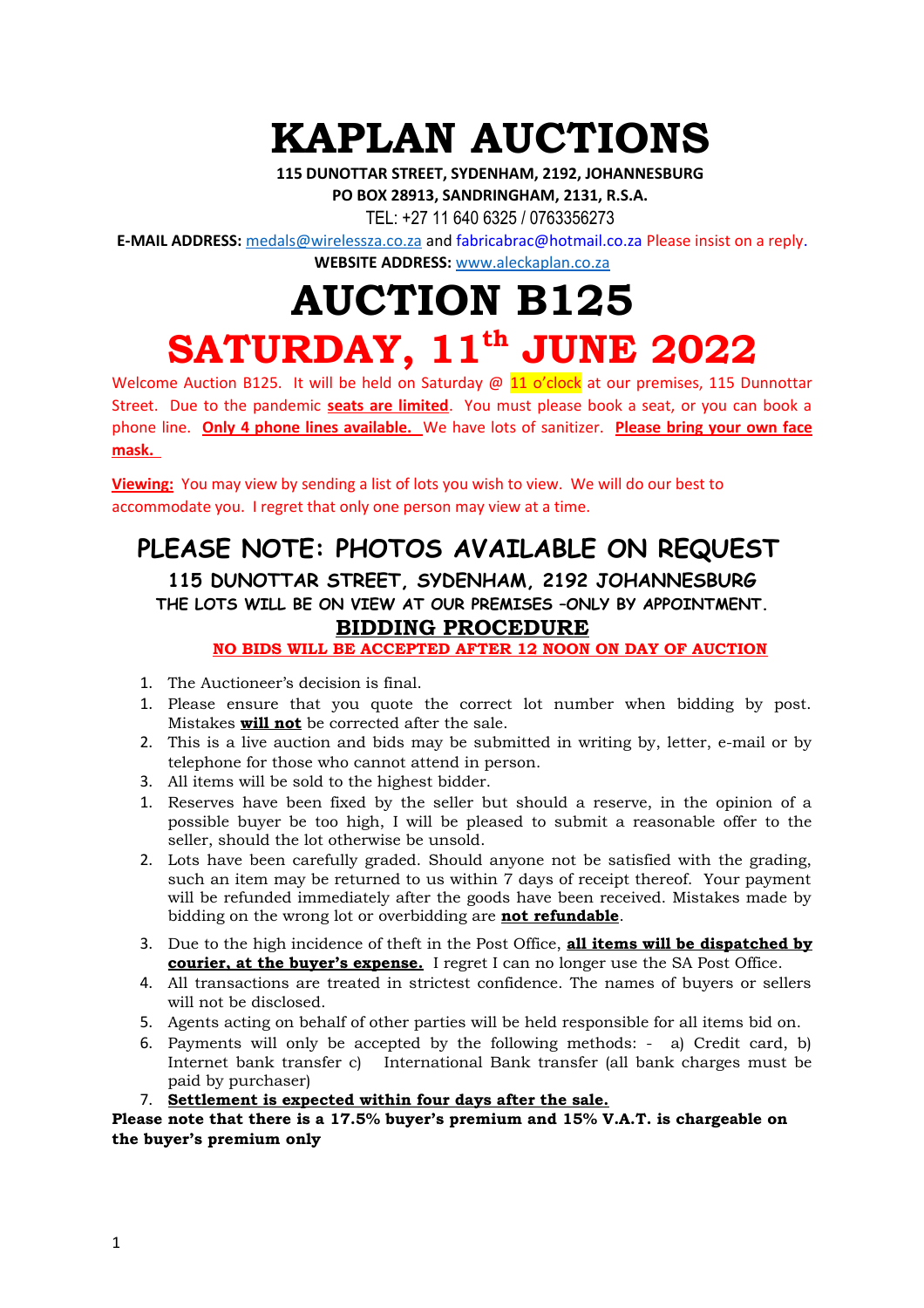|        |          | <b>DESCRIPTION</b>                                                                                                                                                                         | Con        | <b>PRICE</b>  |
|--------|----------|--------------------------------------------------------------------------------------------------------------------------------------------------------------------------------------------|------------|---------------|
|        |          |                                                                                                                                                                                            | d.         |               |
|        |          |                                                                                                                                                                                            |            |               |
|        |          | <b>INDIA GENERAL SERVICE 1909</b>                                                                                                                                                          |            |               |
| W      | 01       | GVR Bar Afghanistan NWF 1919                                                                                                                                                               | <b>VF</b>  | 1400          |
|        |          | 32888 Cpl W.R. VEAMAN Durh. L.I.                                                                                                                                                           |            |               |
|        |          |                                                                                                                                                                                            |            |               |
|        |          | <b>INDIA GENERAL SERVICE 1854</b>                                                                                                                                                          |            |               |
|        |          |                                                                                                                                                                                            |            |               |
| M      | 02       | Single: With NORTHWEST FRONTIER Bar 1891 named to 1554 Collar Maker W. Burton 2nd M.T. Bty                                                                                                 | <b>VF</b>  | R3 600        |
|        |          | R.A Missing Egypt medal Bars Suakkin and Tammai 1885. Contact wear on the edge from the missing                                                                                            |            |               |
|        |          | medal<br>Single: with Sikkim Bar 1885 239 Pte J. Burke 2 <sup>nd</sup> Bttn Derby "R "of Regt has been scratched out.                                                                      | <b>VF</b>  |               |
| М      | 03       | Copies of his attestation papers are included.                                                                                                                                             |            | <b>R4 000</b> |
|        |          |                                                                                                                                                                                            |            |               |
|        |          |                                                                                                                                                                                            |            |               |
|        |          | <b>QUEENS SOUTH AFRICA MEDALS</b>                                                                                                                                                          |            |               |
| G      | 04       | Three Bars: Cape Colony; Tugela Heights; Relief of Ladysmith 268 L/Corporal G.G.S. Howard - South                                                                                          | <b>VF</b>  | <b>R3 000</b> |
|        |          | African Light Horse. - (bars) - Cape Colony, Tugela Heights, Relief of Ladysmith the South African Light                                                                                   |            |               |
|        |          | Horse was raised in the Cape Colony in November 1899. Initial involvement was on the De Aar railway                                                                                        |            |               |
|        |          | line, but 3 squadrons were taken around to Natal and were employed under Lord Dundonald on the                                                                                             |            |               |
|        |          | right flank at Colenso on the 15th of December 1899. The Regiment was present along the British                                                                                            |            |               |
|        |          | lines between the 19th and 27th January, whilst Spion Kop was being evacuated. The Regiment were<br>at the fore in occupying Hussars Hill on the 14th of February 1900. 1 page of research |            |               |
| M      | 05       | Two Bars: SA 1901; SA1902 to 1344 QM SGT G MC DONALD Steinecker's Horse                                                                                                                    | <b>VF</b>  | <b>R2000</b>  |
|        |          |                                                                                                                                                                                            |            |               |
| M      | 06       | Five Bars: CC; OFS; TVL; SA01; SA02 to Civilian SURGEON J C RAMSEY Naming Engraved for officers                                                                                            | VF         | R4 000        |
| W      | 07       | No Bar: Tpr P. KOYD Queenstown DMT                                                                                                                                                         | VF         | 1400          |
| W      | 08       | No Bar: Pte A. HEADWARDS Rand Rifles                                                                                                                                                       | VF         | 1200          |
| W      | 09       | No Bar: Pte F. POPPER Grahamstown T.G                                                                                                                                                      | <b>VF</b>  | 1400          |
| W<br>W | 10<br>11 | No Bar: 283 Tpr D.G. GREWAR Uitenhage DMT<br>No Bar: 3RD CI Trooper A. FRENCH SAC                                                                                                          | $VF+$<br>F | 2200<br>1100  |
| W      | 12       | Bar CC: J. DEACON                                                                                                                                                                          | <b>VF</b>  | 1200          |
|        |          | Confirmed on Roll - shows rank as Checker Civilian Clerks Army Service Corps                                                                                                               |            |               |
| W      | 13       | Bar CC: 568 Sjt G.M. FURTIS Brabants Horse - confirmed on Roll Komgha M.R.                                                                                                                 | VF+        | 1400          |
| W      | 14       | Two Bars: CC; SA 1901                                                                                                                                                                      | F.         | 1000          |
|        |          | 1210 Pte J. POWEL 1st City Vol "J. POWEL" reengraved                                                                                                                                       |            |               |
| W      | 15       | Three Bars: TVL; Tug HTS; Rel of L<br>7 QMS Sergt W.P. DARING Jhb M.R - confirmed on Roll Ambulance Corps                                                                                  | VF         | 2200          |
| W      | 16       | Three Bars: CC; OFS; TVL                                                                                                                                                                   | VF+        | 1400          |
|        |          | 1428 Tpr S.J. GUFFIELD SAC with 16 pages of photocopies of his attestation pages included                                                                                                  |            |               |
| W      | 17       | Five Bars: CC; OFS; TVL; SA01; SA02                                                                                                                                                        | VF+        | 1500          |
|        |          | 3 <sup>RD</sup> CI Trooper W.L. NOWARD SAC - 32 photocopies of his attestation papers included                                                                                             |            |               |
|        |          |                                                                                                                                                                                            |            |               |
|        |          | <b>KINGS SOUTH AFRICA MEDALS</b>                                                                                                                                                           |            |               |
| К      | 18       | Two Bars SA 1901, SA1902 Renamed not entitled                                                                                                                                              | VF-        | <b>R900</b>   |
| К      | 19       | Two Bars SA 1901, SA 902 Renamed                                                                                                                                                           | VF-        | <b>R900</b>   |
|        |          |                                                                                                                                                                                            |            |               |
|        |          | <b>ANGLO BOERE OORLOG MEDALS GROUPS</b>                                                                                                                                                    |            |               |
| D      | 20       | Burger J.W.J. JOUBERT - second type suspender                                                                                                                                              | $VF+$      | 5000          |
|        |          | Copies of his medal application shows that his name was Joubert, Johannes, Willem, Jacobus, Joubert                                                                                        |            |               |
|        |          | (the "E" in 2 <sup>nd</sup> Joubert was stamped as an "H'.) He states he was a regular Burger and later                                                                                    |            |               |
|        |          |                                                                                                                                                                                            |            |               |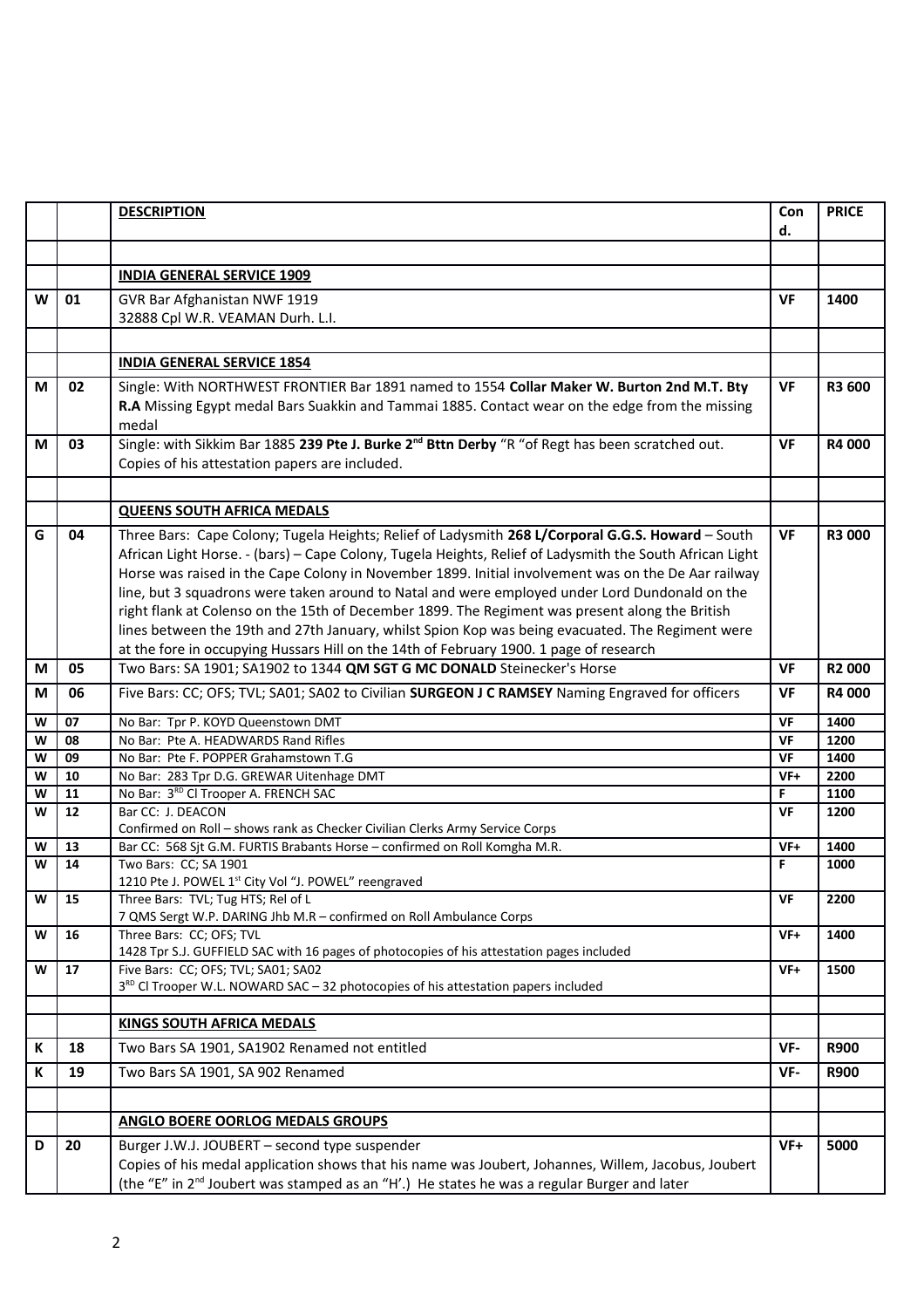|   |    | Verkenner. Fought with Pretoria Commando and later Heidelberg Commando. Fought from                                                                                                        |           |             |  |  |  |  |  |
|---|----|--------------------------------------------------------------------------------------------------------------------------------------------------------------------------------------------|-----------|-------------|--|--|--|--|--|
|   |    | September 1899 to July 1902. He was wounded and captured. He was POW and sent to India                                                                                                     |           |             |  |  |  |  |  |
|   |    | "Unibala" Kamp Punjab Dist. He served with Veldkornet Daniel Opperman and Gen. D. Erasmus in<br>Heidelberg Kommando under W.P. Pretorius (Veld Kr) Gens H. Albertsen P Viljoen "almal dood |           |             |  |  |  |  |  |
|   |    |                                                                                                                                                                                            |           |             |  |  |  |  |  |
|   |    | behalwe W. Pretorius is al blind bly gedurig in bed PS in die Pension Kantoor kry besonderhede.                                                                                            |           |             |  |  |  |  |  |
|   |    | Fought at October Ladysmith, Spion Kop. Battle at Krissiesmeer In 'n mag van skermitseling so                                                                                              |           |             |  |  |  |  |  |
| E | 21 | Boesman Kop ens. Ens. Medal issued 6/3/1944<br>Burger C.P.P. BRESLER - confirmed on roll LVW. Fought with Lichtenburg CDO                                                                  | $VF+$     | 5000        |  |  |  |  |  |
|   |    |                                                                                                                                                                                            |           |             |  |  |  |  |  |
| F | 22 | Burger M.P. Du PREEZ Copy of Vorm B shows that he lived in Smithfield O.V.S. He served with the                                                                                            | <b>VF</b> | R4 600      |  |  |  |  |  |
|   |    | Smithfield Commando. He served October 1899. Captured May 1901 and sent to India. He served<br>under Kommendant J.J. Swanoel and Gen F. Grobbelaar. He fought at Storemberg, Bethulie,     |           |             |  |  |  |  |  |
|   |    | Bushmankop, Wepener, Waterwerk, De Wets Dorp, Twaksberg, Weinberg and Mary Max. Issued                                                                                                     |           |             |  |  |  |  |  |
|   |    | 10/3/43 and has the type 2 suspender.                                                                                                                                                      |           |             |  |  |  |  |  |
|   |    |                                                                                                                                                                                            |           |             |  |  |  |  |  |
|   |    | <b>WW I GROUPS</b>                                                                                                                                                                         |           |             |  |  |  |  |  |
| W | 23 | Pair: Pte 541527 M. JULIUS CAMERONS                                                                                                                                                        | VF        | 450         |  |  |  |  |  |
|   |    | War and Victory medal with MIC that shows no star missing                                                                                                                                  |           |             |  |  |  |  |  |
| W | 24 | Pair: 220906 Gnr L.A. JACKSON R.A.                                                                                                                                                         | VF        | 400         |  |  |  |  |  |
|   |    | War and Victory medals                                                                                                                                                                     |           |             |  |  |  |  |  |
|   |    |                                                                                                                                                                                            |           |             |  |  |  |  |  |
|   |    | <b>WW I SINGLE CAMPAIGN MEDALS</b>                                                                                                                                                         |           |             |  |  |  |  |  |
| К | 25 | WW1: War Medal: H.T. 2183 PTE J FILANDER C.A.H.T. COY                                                                                                                                      | VF        | <b>R300</b> |  |  |  |  |  |
| K | 26 | WW1: War Medal: GNR J HADDON R.A.                                                                                                                                                          | <b>VF</b> | <b>R300</b> |  |  |  |  |  |
| K | 27 | WW1: War Medal: PTE XXX 5th SAI - Name partially erased                                                                                                                                    | F.        | <b>R270</b> |  |  |  |  |  |
|   |    |                                                                                                                                                                                            |           |             |  |  |  |  |  |
|   |    | <b>GENERAL SERVICE 1918-62</b>                                                                                                                                                             |           |             |  |  |  |  |  |
| A | 28 | GVIR Bar Palestine 1945-48<br>Pte A. KATIBA A.P.C.                                                                                                                                         | <b>VF</b> | 700         |  |  |  |  |  |
| А | 29 | GVIR Bar S.E. Asia 1945-46 - unnamed not name erased                                                                                                                                       |           | 750         |  |  |  |  |  |
|   |    |                                                                                                                                                                                            |           |             |  |  |  |  |  |
|   |    | <b>WW2 SINGLE MEDALS</b>                                                                                                                                                                   |           |             |  |  |  |  |  |
| М | 30 | 1939-45 Star Unnamed as Issued                                                                                                                                                             | <b>VF</b> | R120        |  |  |  |  |  |
| М | 31 | Arctic Star Unnamed as Issued REPLICA                                                                                                                                                      | <b>VF</b> | <b>R500</b> |  |  |  |  |  |
| М | 32 | Africa Star Unnamed as Issued                                                                                                                                                              | <b>VF</b> | <b>R200</b> |  |  |  |  |  |
| M | 33 | Pacific Star Unnamed as Issued                                                                                                                                                             | VF        | <b>R350</b> |  |  |  |  |  |
| М | 34 | Burma Star Unnamed as Issued                                                                                                                                                               | <b>VF</b> | <b>R400</b> |  |  |  |  |  |
| M | 35 | Italy Star Unnamed as Issued                                                                                                                                                               | <b>VF</b> | <b>R300</b> |  |  |  |  |  |
| M | 36 | France and Germany Star Unnamed as Issued                                                                                                                                                  | VF        | <b>R400</b> |  |  |  |  |  |
| М | 37 | War Medal 1939-45 Unnamed as Issued                                                                                                                                                        | <b>VF</b> | R100        |  |  |  |  |  |
| M | 38 | Africa Service Medal: 72417 A E BROTHERFIELD (Name partially Erased)                                                                                                                       | F.        | <b>R300</b> |  |  |  |  |  |
| M | 39 | Africa Service Medal: 591607 H BOTHA                                                                                                                                                       | <b>VF</b> | <b>R300</b> |  |  |  |  |  |
| М | 40 | Africa Service Medal: 75652 G C PARKER                                                                                                                                                     | <b>VF</b> | <b>R300</b> |  |  |  |  |  |
| M | 41 | Africa Service Medal: 32475 V D WALDEK                                                                                                                                                     | VF        | <b>R300</b> |  |  |  |  |  |
| M | 42 | Africa Service Medal: 190855 E DRUDE                                                                                                                                                       | <b>VF</b> | <b>R300</b> |  |  |  |  |  |
| М | 43 | Africa Service Medal to a Cape Coloured: C273095 C DE FREE. H.                                                                                                                             | <b>VF</b> | <b>R350</b> |  |  |  |  |  |
| М | 44 | SOUTH AFRICAN MEDAL 1939-45 FOR WAR SERVICE unnamed as issued                                                                                                                              | <b>VF</b> | <b>R400</b> |  |  |  |  |  |
| М | 45 | WW2 Pair: War Medal and Africa Service Medal: 177492 W vd M BRAND                                                                                                                          | <b>VF</b> | <b>R400</b> |  |  |  |  |  |
|   |    |                                                                                                                                                                                            |           |             |  |  |  |  |  |
|   |    |                                                                                                                                                                                            |           |             |  |  |  |  |  |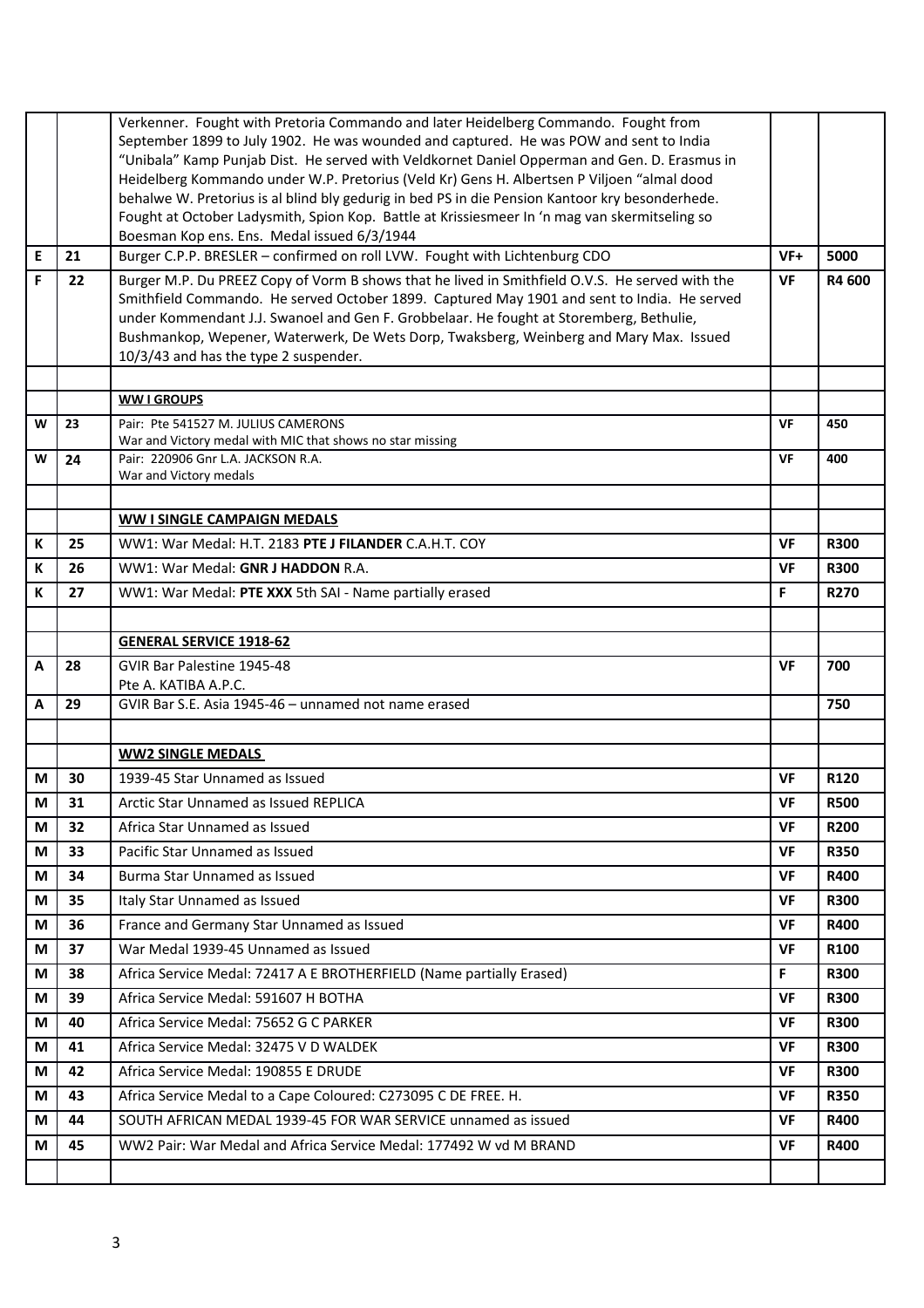|   |    | <b>WW2 MEDAL GROUPS</b>                                                                                                                                                                                                          |           |             |
|---|----|----------------------------------------------------------------------------------------------------------------------------------------------------------------------------------------------------------------------------------|-----------|-------------|
| M | 46 | Pair: N8664 C. SIWA War Medal and Africa Service medal (Issued to a Native)                                                                                                                                                      | VF        | <b>R600</b> |
| М | 47 | Pair: CONST BARCLAY B WILLIAMSON Defence Medal & Police Exemplary Service Medal issued to                                                                                                                                        | <b>VF</b> | <b>R600</b> |
|   |    | police during WW2 mounted for wear                                                                                                                                                                                               |           |             |
| W | 48 | Three: 96869 R.L DAVIDSON                                                                                                                                                                                                        | VF        | 400         |
|   |    | Defence; War and Africa Service medals - copies of his service record show that he attested 17/6/40. He went<br>AWOL once 17/1/41 to 20/1/41 - fined 3 days pay. He embarked Durban per SS Neeuw Amsterdam 20/12/42              |           |             |
|   |    | with 17 Sqd for M.E. 21/3/43. Arrived M.E. 1/4/43. On strength 5 wing ZAS 12/4/45. He was obviously done                                                                                                                         |           |             |
|   |    | out of his stars. The front cover shows only the 3 medals. The medal slip shows only 3 medals.                                                                                                                                   |           |             |
| Α | 49 | Three: WO CL2 A. KOBELI A.P.C.\                                                                                                                                                                                                  | VF        | 800         |
|   |    | Defence Medal; War Medal unnamed<br>GSM 1918-62 Bar Palestine 1945-48                                                                                                                                                            |           |             |
| W | 50 | Four: 241631 P.S. BOTES                                                                                                                                                                                                          | VF        | 400         |
|   |    | 1939/45 Star; Africa Star; War and Africa Service medals                                                                                                                                                                         |           |             |
| W | 51 | Four: Dyr D. FORBES SASC                                                                                                                                                                                                         | VF+       | 700         |
|   |    | War and Bilingual Victory medals<br>War and Africa Service 326624 D. Forbes                                                                                                                                                      |           |             |
|   |    | Photocopy of his record of service shows that he was born 23/6/1892. Attested 31/5/17 Mechanical Transport                                                                                                                       |           |             |
|   |    | SASC. Discharged Malaria 4/1/19. He attested in the SAAF. Promoted A Cpl 22/12/41. Discharged 17/4/46                                                                                                                            |           |             |
| W | 52 | Four: 59147 P.J. EYBERS<br>1939/45 Star; Africa Star; War and Africa Service medals. Copies of Record of Service shows that he attested                                                                                          | VF        | 400         |
|   |    | 23/1/40 in the Technical Service Corps. 24/7/42 promoted to L Cpl. Contra Section HD MD3. Reduced to the                                                                                                                         |           |             |
|   |    | Ranks discharged 16/4/44. Medical unfit Partial Deafness with benefits                                                                                                                                                           |           |             |
| W | 53 | Four: 213259 A. HAWES<br>1939/45 Star; Africa Star with 8 <sup>th</sup> Army bar; War and Africa service medals. Copies of his record of service show                                                                            | <b>VF</b> | 400         |
|   |    | that he attested 16/10/1940 in No 2 G.H.Q. Sig Coy SACS. 1/3/42 t l/Cpl A class Antisan. 23/4/43 from SATC to                                                                                                                    |           |             |
|   |    | TSC. Discharged 29/1045                                                                                                                                                                                                          |           |             |
| W | 54 | Six: 161550 G.O. WRIGHT SAMC                                                                                                                                                                                                     | <b>VF</b> | 550         |
|   |    | 1939/45 Star; Africa Star; Italy Star; War Medal; Defence Medal and Africa service medal.<br>11 Pages of photocopies included. He served with the Dental Division at the 6 <sup>th</sup> Armoured Div.                           |           |             |
| W | 55 | Six: 156622 J.L. RAU                                                                                                                                                                                                             | <b>VF</b> | 550         |
|   |    | 1939/45 Star; Africa Star; Italy Star; Defence; War and Africa Service medals.                                                                                                                                                   |           |             |
| W | 56 | He attested in the 3 <sup>rd</sup> AA Regt in the coastal artillery $5/8/41$ . He was apprehended twice - 1941 and 1942<br>Six: M10261 D. ANTHONY                                                                                | VF        | 700         |
|   |    | 1939/45 Star; Africa Star; Italy Star; Defence; War and Africa Service medals.                                                                                                                                                   |           |             |
|   |    | Copies of his record of service show that he attested $27th$ July 1940 He gave his age as 48 having been born in                                                                                                                 |           |             |
|   |    | 1892. He also gave his address as the Ashantee Bagar in Pretoria with his occupation being a teacher. He saw<br>service with the ISC (Indian Service Corps) the IMC (Indian Malay Corps) and the Cape Corps; in Italy, Egypt and |           |             |
|   |    | the Middle East. He was promoted from Private so Sergeant on 13 <sup>th</sup> August 1940. 8 Pages of research included.                                                                                                         |           |             |
| W | 57 | Six: M21177 A. KIEVIETS                                                                                                                                                                                                          | $VF+$     | 600         |
|   |    | 1939/45 Star; Africa Star; Italy Star; Defence; War and Africa Service medals. Service officially replaced copies of                                                                                                             |           |             |
| W | 58 | his service record show that he attested on the 20/8/41. He served in the QSC<br>Six: SR 598693 J.H. WEBB                                                                                                                        | EF        | 800         |
|   |    | 1939/45 Star; Africa Star and 8 <sup>th</sup> Army bar; Italy star; Defence; War medals - unnamed                                                                                                                                |           |             |
|   |    | Africa Service medal impressed naming as usual. The Campaign medals were issued unnamed by the Rhodesian                                                                                                                         |           |             |
|   |    | Government. Copies of his service record show that he attested 23/5/43. He served with the 1 SAA and SRAA.<br>There is also the Rhodesian medal slip. There are two black and white photos of him, one in uniform and the        |           |             |
|   |    | other in civvies.                                                                                                                                                                                                                |           |             |
| W | 59 | Six miniature medals attributed to J.H. WEBB                                                                                                                                                                                     |           | 250         |
|   |    | 1939/45 Star; Africa Star; Italy star; Defence; War medal; Africa Service with a copy of his photograph. Medals<br>mounted for wear.                                                                                             |           |             |
| W | 60 | Six: 582609 G.H. KRISTE                                                                                                                                                                                                          | $VF+$     | 550         |
|   |    | 1939/45 Star; Africa Star; Italy Star; Defence; War and Africa Service medals. Copies of his service papers show                                                                                                                 |           |             |
| W |    | that he attested 30/3/40 in the 24 <sup>th</sup> Bty 11 <sup>th</sup> A/T Regt SAA. Promoted to T/L Bdr 104/43. Discharged 9/2/46<br>Group of Seven: J46840 G.A. MILLEST AB RN                                                   | VF+       | 2000        |
|   | 61 | WW I War Medal impressed naming                                                                                                                                                                                                  |           |             |
|   |    | 1939/45 Star; Atlantic Star Bar France and Germany; Africa Star bar North Africa 1942-43; Italy Star; War medal -                                                                                                                |           |             |
|   |    | WW II Medals unnamed as issued                                                                                                                                                                                                   |           |             |
|   |    | Royal Navy Long Service and Good Conduct medal J46840 G.A. Millest PO HMS Dolphin                                                                                                                                                |           |             |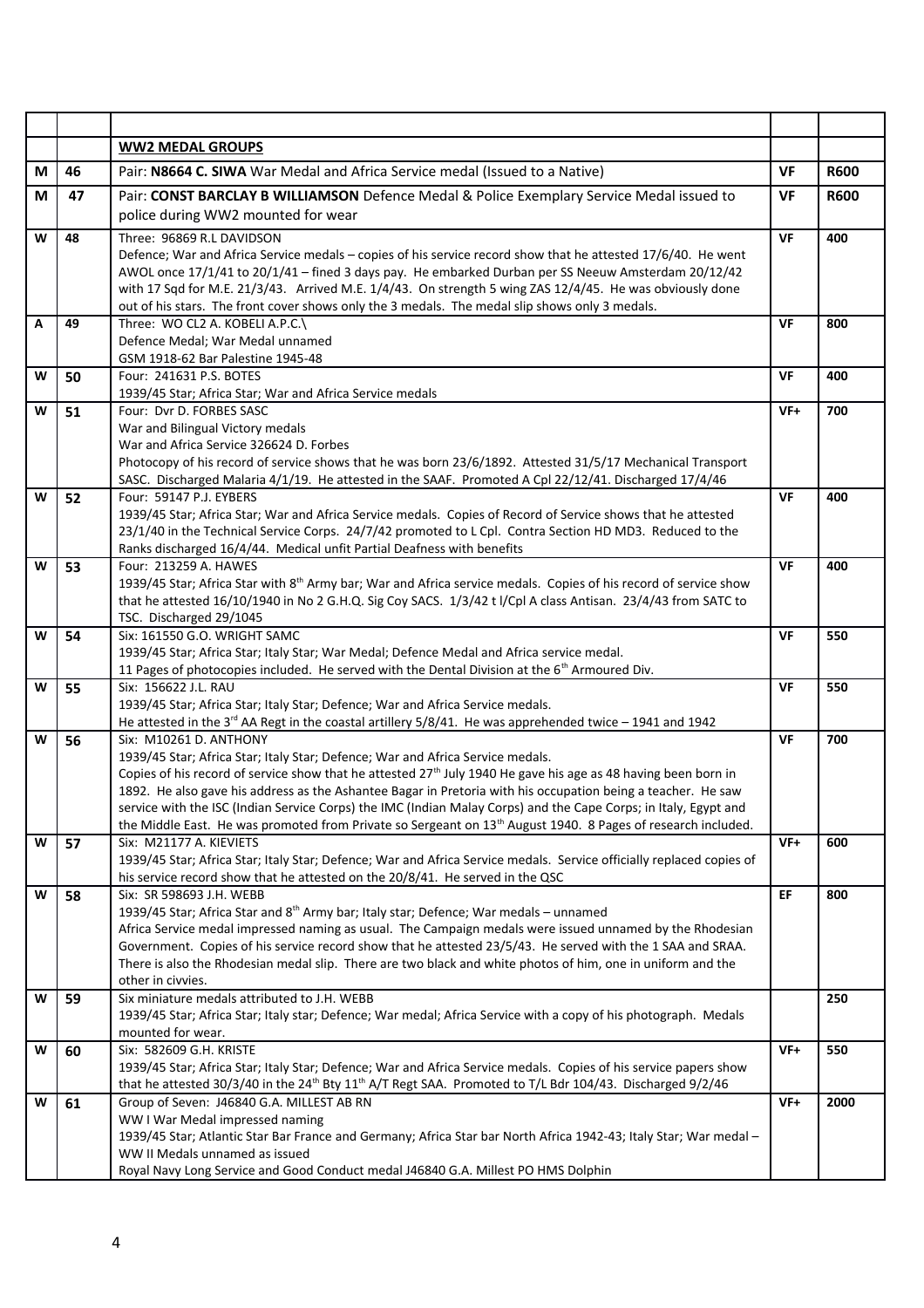|   |    | Victory medal missing.<br>George Harold Millest born 2/2/1900. Joined at Portsmouth as Boy 11/17/15. Served in HMS Humber 30/11/16<br>to 26/8/1919. Humber toak port in operations along the Belgian Coast October to November 1914. In March<br>1915 she was towed to Malta and arrived off Gallioli in June. She remained in Egyptian waters until August 1917<br>when the vessel became a guard ship at Akhba before being sent to Mundos in October 1918 and on to Ismail<br>Turkey arring there on 12 November 1918. Humber returned to England in March 1919 and was refitted prior to<br>being towed to Murmansk in May 1919 for services with the British Forces in the Russian Civil War. George<br>Millest remained in the Royal Navy till the end of WW II |           |                    |
|---|----|-----------------------------------------------------------------------------------------------------------------------------------------------------------------------------------------------------------------------------------------------------------------------------------------------------------------------------------------------------------------------------------------------------------------------------------------------------------------------------------------------------------------------------------------------------------------------------------------------------------------------------------------------------------------------------------------------------------------------------------------------------------------------|-----------|--------------------|
|   |    | <b>BRITISH POST WW2 MEDALS</b>                                                                                                                                                                                                                                                                                                                                                                                                                                                                                                                                                                                                                                                                                                                                        |           |                    |
| M | 62 | Pair SGT. S. CRAIG (K8058909) R. A F E11R Golden Jubilee Medal unnamed EIIR R.A.F. L.S.G.C.                                                                                                                                                                                                                                                                                                                                                                                                                                                                                                                                                                                                                                                                           | <b>VF</b> | R <sub>2</sub> 000 |
| т | 63 | Queen Elizabeth Diamond Jubilee Medal 2012 COPY - unnamed                                                                                                                                                                                                                                                                                                                                                                                                                                                                                                                                                                                                                                                                                                             | EF        | <b>R400</b>        |
| т | 64 | Ebola medal for Service in West Africa - unnamed Replica                                                                                                                                                                                                                                                                                                                                                                                                                                                                                                                                                                                                                                                                                                              | EF        | R1 000             |
|   |    |                                                                                                                                                                                                                                                                                                                                                                                                                                                                                                                                                                                                                                                                                                                                                                       |           |                    |
|   |    | <b>WORLDWIDE SINGLE MEDALS</b>                                                                                                                                                                                                                                                                                                                                                                                                                                                                                                                                                                                                                                                                                                                                        |           |                    |
| M | 65 | Italy - Italian WW1 Liberation Medal 1919                                                                                                                                                                                                                                                                                                                                                                                                                                                                                                                                                                                                                                                                                                                             | <b>VF</b> | R150               |
| М | 66 | Belgium - WW1 War Liege Defenders Medal 1914                                                                                                                                                                                                                                                                                                                                                                                                                                                                                                                                                                                                                                                                                                                          | <b>VF</b> | <b>R200</b>        |
| M | 67 | Germany WW2: Silver plate Long Service 25 years                                                                                                                                                                                                                                                                                                                                                                                                                                                                                                                                                                                                                                                                                                                       | $VF+$     | R1 200             |
| A | 68 | Yser Medal 1914                                                                                                                                                                                                                                                                                                                                                                                                                                                                                                                                                                                                                                                                                                                                                       | VF        | 250                |
| A | 69 | Pretoria Citizen Service Medal 1915                                                                                                                                                                                                                                                                                                                                                                                                                                                                                                                                                                                                                                                                                                                                   |           | 300                |
| A | 70 | Lesotho Defence Force LS Medal - Gold lated                                                                                                                                                                                                                                                                                                                                                                                                                                                                                                                                                                                                                                                                                                                           | EF        | 250                |
|   |    |                                                                                                                                                                                                                                                                                                                                                                                                                                                                                                                                                                                                                                                                                                                                                                       |           |                    |
|   |    | RHODESIAN SINGLE GENERAL SERVICE MEDALS                                                                                                                                                                                                                                                                                                                                                                                                                                                                                                                                                                                                                                                                                                                               |           |                    |
| В | 71 | Major - MAJ. A.T. ROSEVEARE                                                                                                                                                                                                                                                                                                                                                                                                                                                                                                                                                                                                                                                                                                                                           | <b>VF</b> | R <sub>2</sub> 500 |
| B | 72 | Captain - CAPT. S. CONWAY                                                                                                                                                                                                                                                                                                                                                                                                                                                                                                                                                                                                                                                                                                                                             | EF        | R1800              |
| В | 73 | Lieutenant- 4799 LT J.H. CLAYTON                                                                                                                                                                                                                                                                                                                                                                                                                                                                                                                                                                                                                                                                                                                                      | VF        | <b>R900</b>        |
| B | 74 | 2nd Lieutenant - 2LT L.R. KELLEY                                                                                                                                                                                                                                                                                                                                                                                                                                                                                                                                                                                                                                                                                                                                      | VF        | <b>R800</b>        |
| B | 75 | Warrant Officer Class 2 - W.O.2 A.J. B CATELA                                                                                                                                                                                                                                                                                                                                                                                                                                                                                                                                                                                                                                                                                                                         | VF        | <b>R800</b>        |
| В | 76 | Colour Sergeant - PR64110 C SGT H.M. BOTHA                                                                                                                                                                                                                                                                                                                                                                                                                                                                                                                                                                                                                                                                                                                            | VF        | <b>R500</b>        |
| В | 77 | Sergeant - R41598 SGT. KHUNA                                                                                                                                                                                                                                                                                                                                                                                                                                                                                                                                                                                                                                                                                                                                          | VF        | <b>R700</b>        |
| B | 78 | Acting Sergeant - PR 42995 A/SGT D.B. BRANCH                                                                                                                                                                                                                                                                                                                                                                                                                                                                                                                                                                                                                                                                                                                          | VF        | <b>R400</b>        |
| В | 79 | Temporary Sergeant - PR 69355 T/SGT A.A.D. GOODHALL                                                                                                                                                                                                                                                                                                                                                                                                                                                                                                                                                                                                                                                                                                                   | <b>VF</b> | <b>R400</b>        |
| В | 80 | Corporal - R25322 CPL. MANGOROMBERA                                                                                                                                                                                                                                                                                                                                                                                                                                                                                                                                                                                                                                                                                                                                   | <b>VF</b> | <b>R300</b>        |
| В | 81 | Temporary Corporal - 93826 T/CPL. ELTRINGHAM M.                                                                                                                                                                                                                                                                                                                                                                                                                                                                                                                                                                                                                                                                                                                       | <b>VF</b> | <b>R300</b>        |
| B | 82 | Lance Corporal - R754 L CPL MANDE                                                                                                                                                                                                                                                                                                                                                                                                                                                                                                                                                                                                                                                                                                                                     | <b>VF</b> | <b>R300</b>        |
| В | 83 | Rifleman - 125142X RFN H.R. LAMBAT                                                                                                                                                                                                                                                                                                                                                                                                                                                                                                                                                                                                                                                                                                                                    | <b>VF</b> | <b>R300</b>        |
| В | 84 | Trooper - 3699 F.J.J. MAUKGUE                                                                                                                                                                                                                                                                                                                                                                                                                                                                                                                                                                                                                                                                                                                                         | <b>VF</b> | <b>R400</b>        |
| В | 85 | Private - R103080T - PTE A.G. STAW                                                                                                                                                                                                                                                                                                                                                                                                                                                                                                                                                                                                                                                                                                                                    | <b>VF</b> | <b>R300</b>        |
| В | 86 | Signalman - PR92849 SMN A. HISSEY                                                                                                                                                                                                                                                                                                                                                                                                                                                                                                                                                                                                                                                                                                                                     | VF        | <b>R500</b>        |
| В | 87 | Sapper - SPR. ENG. W. JACOBS PR 77282                                                                                                                                                                                                                                                                                                                                                                                                                                                                                                                                                                                                                                                                                                                                 | <b>VF</b> | <b>R600</b>        |
| В | 88 | Gunner - P46657 GNR. J.S KENNEDY                                                                                                                                                                                                                                                                                                                                                                                                                                                                                                                                                                                                                                                                                                                                      | <b>VF</b> | <b>R600</b>        |
| В | 89 | Guard - 79224J - GD E. SHARA                                                                                                                                                                                                                                                                                                                                                                                                                                                                                                                                                                                                                                                                                                                                          | <b>VF</b> | <b>R500</b>        |
| В | 90 | Aircraftsman - AC P. DANIELS PR 34165                                                                                                                                                                                                                                                                                                                                                                                                                                                                                                                                                                                                                                                                                                                                 | <b>VF</b> | <b>R800</b>        |
|   |    |                                                                                                                                                                                                                                                                                                                                                                                                                                                                                                                                                                                                                                                                                                                                                                       |           |                    |
|   |    | <b>SOUTH AFRICAN MEDALS</b>                                                                                                                                                                                                                                                                                                                                                                                                                                                                                                                                                                                                                                                                                                                                           |           |                    |
| К | 91 | SA Efficiency Silver Medal George VI named to CPL J FOUCHE M.P.C. partially removed                                                                                                                                                                                                                                                                                                                                                                                                                                                                                                                                                                                                                                                                                   | <b>VF</b> | <b>R800</b>        |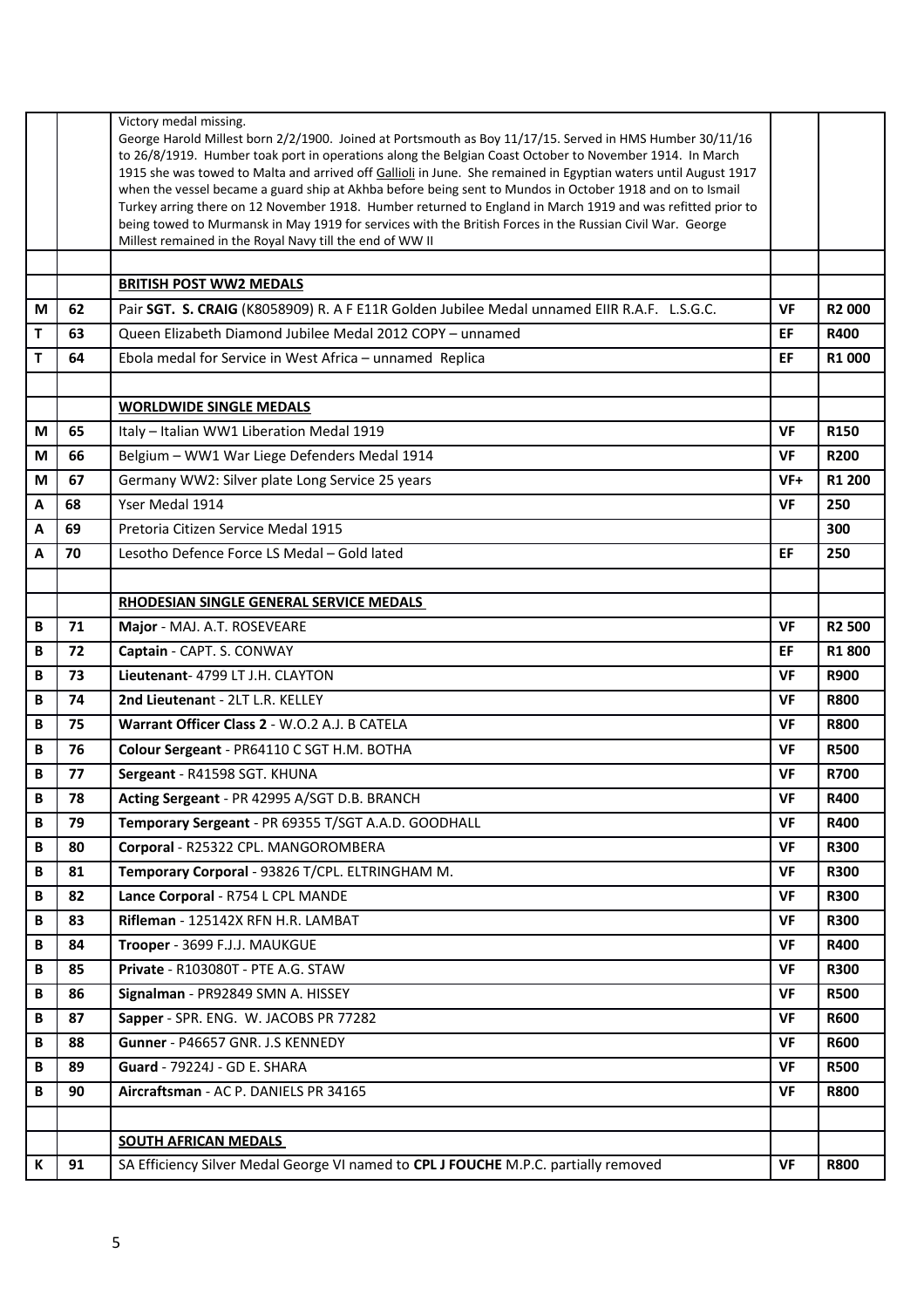| K      | 92         | Court Mounted for Wear             | Group of Four: Pro Patria; General Service; UNITAS & 10 Year Good Service Medal. All numbered and                                                                                                                                                                                         | <b>VF</b> | <b>R400</b>                |  |  |  |
|--------|------------|------------------------------------|-------------------------------------------------------------------------------------------------------------------------------------------------------------------------------------------------------------------------------------------------------------------------------------------|-----------|----------------------------|--|--|--|
| К      | 93         |                                    | Group of Three: General Service Medal; Pro Patria (swinging suspender) & numbered John Chard<br>Medal. Complete with a single dog-tag to 74291790BA Q.G. RIDGEWAY Complete with a print-out of<br>awards stating correct medal awarded to recipient for the John Chard Medal (No. 10130). |           |                            |  |  |  |
| K      | 94         | Mounted for display.               | Group of FIVE. 9789 F Sergeant H.J. Ludick Cross for Merit Medal for Merit Thirty-year faithful service<br>medal Silver Gilt. Twenty-year faithful service medal Silver Medal for faithful service Bronze Medals                                                                          | <b>VF</b> | R1 100                     |  |  |  |
| K      | 95         |                                    | Southern Africa medal long grass type                                                                                                                                                                                                                                                     | <b>VF</b> | <b>R500</b>                |  |  |  |
| К      | 96         | De Wet Decoration Silver           |                                                                                                                                                                                                                                                                                           | EF        | R1 000                     |  |  |  |
| К      | 97         |                                    | Pro Patria Medal Swinging Suspender Type Instituted in 1974 and issued to members who spent >90<br>days in an operational Area Numbered                                                                                                                                                   | <b>VF</b> | R150                       |  |  |  |
| К      | 98         |                                    | John Chard Bronze Medal Instituted in April 1952 to 2003 for 12-years long and good service                                                                                                                                                                                               | <b>VF</b> | <b>R450</b>                |  |  |  |
|        |            |                                    |                                                                                                                                                                                                                                                                                           |           |                            |  |  |  |
|        |            | <b>SOUTH AFRICAN POLICE MEDALS</b> |                                                                                                                                                                                                                                                                                           |           |                            |  |  |  |
| M      | 99         |                                    | South African Police Silver Cross for Gallantry awarded from 1985 (solid silver & gilt) un-named                                                                                                                                                                                          | EF        | R3 000                     |  |  |  |
| M      | 100        |                                    | South African Police Gold Cross for Bravery (awarded from 1963-94) un-named                                                                                                                                                                                                               | EF        | R4 000                     |  |  |  |
| M      | 101        |                                    | South African Police Silver Cross for Bravery (awarded from 1963-94) first type un-named                                                                                                                                                                                                  | EF        | R3 000                     |  |  |  |
| М      | 102        |                                    | South African Police Bronze Medal for faithful service (awarded from 1963-94) numbered 13805                                                                                                                                                                                              | EF        | <b>R300</b>                |  |  |  |
|        |            |                                    |                                                                                                                                                                                                                                                                                           |           |                            |  |  |  |
|        |            |                                    | <b>SOUTH AFRICAN PRISONS SERVICE MEDALS</b>                                                                                                                                                                                                                                               |           |                            |  |  |  |
| W      | 103        |                                    | Medal for Faithful Service 1968. Bronze named (no ribbon).                                                                                                                                                                                                                                | <b>VF</b> | <b>R300</b><br><b>R350</b> |  |  |  |
| W      | 104        |                                    | Gold plated Silver for thirty years' service. Unnamed with ribbon                                                                                                                                                                                                                         |           |                            |  |  |  |
| W      | 105        |                                    | Silver marked for twenty years' service. Named with ribbon                                                                                                                                                                                                                                |           |                            |  |  |  |
| W      | 106        | Bronze ten-year service unnamed    |                                                                                                                                                                                                                                                                                           | VF        | R150                       |  |  |  |
| W      | 107        |                                    | SA Prisons Group of three: Silver Medal of Merit for non-commissioned officers; Silver Medal for<br>Faithfull Service; Bronze Medal for Faithfull Service. All named to A/O R.B. VAN JAARSVELD                                                                                            | <b>VF</b> | <b>R900</b>                |  |  |  |
|        |            |                                    |                                                                                                                                                                                                                                                                                           |           |                            |  |  |  |
|        |            | <b>MINIATURE MEDALS</b>            |                                                                                                                                                                                                                                                                                           |           |                            |  |  |  |
|        |            | Medal Yr No.                       |                                                                                                                                                                                                                                                                                           |           |                            |  |  |  |
| M<br>M | 108<br>109 | 4<br>12                            | Order of the Bath Gilt medal<br>Royal Victorian Order (LVO)                                                                                                                                                                                                                               | EF<br>EF  | <b>R650</b><br><b>R500</b> |  |  |  |
| M      | 110        | 13                                 | Royal Victorian Medal Ell                                                                                                                                                                                                                                                                 | EF        | R400                       |  |  |  |
| M      | 111        | 18                                 | <b>Empire Gallantry medal GVI</b>                                                                                                                                                                                                                                                         | EF        | <b>R300</b>                |  |  |  |
| M      | 112        | 29                                 | <b>Imperial Service Medal EII</b>                                                                                                                                                                                                                                                         | EF        | R120                       |  |  |  |
| M      | 113        | 32                                 | Distinguished Service Cross E 11R                                                                                                                                                                                                                                                         | EF        | R150                       |  |  |  |
| M      | 114        | 33                                 | <b>Military Cross EllR</b>                                                                                                                                                                                                                                                                | EF        | <b>R300</b>                |  |  |  |
| М      | 115        | 48                                 | Queens Fire Service Ell                                                                                                                                                                                                                                                                   | EF        | <b>R200</b>                |  |  |  |
| M      | 116        | 54                                 | Distinguished Service medal                                                                                                                                                                                                                                                               | EF        | <b>R200</b>                |  |  |  |
| М      | 117        | 63                                 | Queens Gallantry Medal Ell                                                                                                                                                                                                                                                                | EF        | R120                       |  |  |  |
| М      | 118        | 128                                | Afghanistan Medal - no ribbon                                                                                                                                                                                                                                                             | EF        | R400                       |  |  |  |
| M      | 119        | 167                                | 1914-15 Star                                                                                                                                                                                                                                                                              | EF        | <b>R50</b>                 |  |  |  |
| М      | 120        | 168                                | WW I War Medal                                                                                                                                                                                                                                                                            | EF        | R100                       |  |  |  |
| M      | 121        | 169                                | Mercantile Marine Medal                                                                                                                                                                                                                                                                   | EF        | R100                       |  |  |  |
| M      | 122        | 174                                | General Service medal S.E. Asia 1945-6 Bar Ell                                                                                                                                                                                                                                            | EF        | <b>R200</b>                |  |  |  |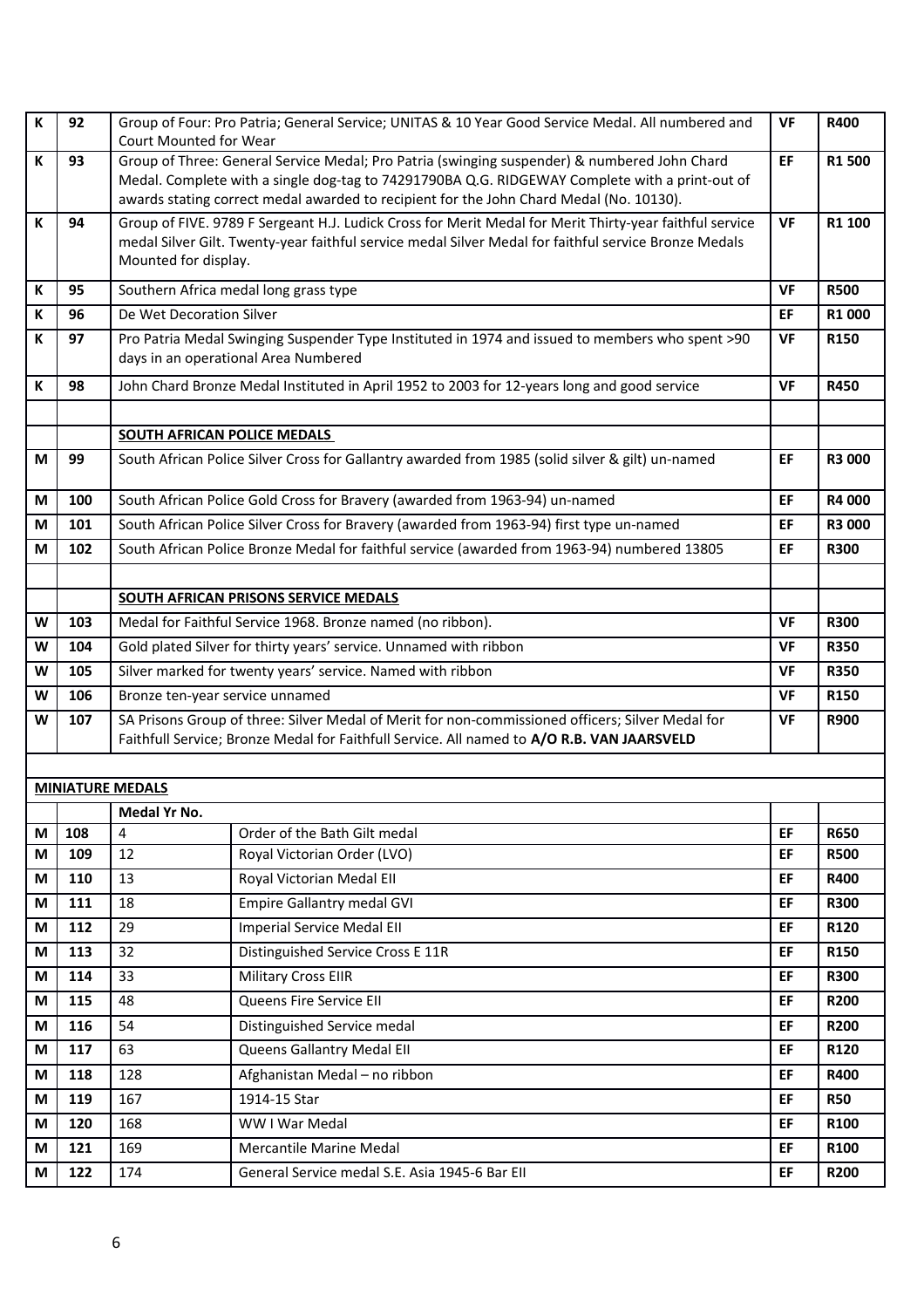| M | 123  | 174                             | General Service medal Bar Malaya GVI                                      | EF | <b>R200</b> |
|---|------|---------------------------------|---------------------------------------------------------------------------|----|-------------|
| M | 124  | 174                             | General Service medal Bar Malaya EIIR                                     | EF | <b>R200</b> |
| M | 125  | 174                             | General Service medal Bar Cyprus EIIR                                     | EF | <b>R200</b> |
| M | 126  | 178                             | <b>Atlantic Star</b>                                                      | EF | R110        |
| M | 127  | 186                             | WW II War Medal                                                           | EF | R110        |
| M | 128  | 208                             | Royal Naval Meritorious Service medal GVIR                                | EF | <b>R200</b> |
| M | 129  | 208                             | Royal Naval Meritorious Service medal                                     | EF | <b>R200</b> |
| M | 130  | 218                             | Royal Navy Long Service and Good conduct medal GRI                        | EF | R120        |
| M | 131  | 218                             | Royal Navy Long Service and Good conduct medal GV                         | EF | R120        |
| M | 132  | 219                             | Royal Navy Reserve Decoration GR VI                                       | EF | <b>R400</b> |
| M | 133  | 220                             | Royal Naval Reserve Long Service and Good Conduct EVIIR                   | EF | <b>R200</b> |
| M | 134  | 221                             | Royal Navy Volunteer Reserve decoration GRI                               | EF | <b>R300</b> |
| М | 135  | 222                             | Royal Navy Long Service Geo V1                                            | EF | <b>R300</b> |
| M | 136  | 226                             | Royal Naval Auxiliary medal Ell                                           | EF | <b>R300</b> |
| M | 137  | 229                             | Army Long Service and Good Conduct medal Victorian                        | EF | <b>R500</b> |
| M | 138  | 229                             | Army Long Service and Good Conduct medal with regular army bar post 1917  | EF | <b>R250</b> |
| М | 139  | 233                             | ribbon GVR<br>Territorial Decoration with Bar GR                          | EF | <b>R200</b> |
| M | 140  | 233                             | <b>Territorial Decoration GRI</b>                                         | EF | <b>R200</b> |
| M | 141  | 237                             | <b>Efficiency Medal Ell</b>                                               | EF | R100        |
| M | 142  | 237                             | Efficiency Medal Territorial Bar WII with HAC Ribbon                      | EF | R150        |
| M | 143  | 238                             | Army Emergency Reserve Decoration Ell                                     | EF | R120        |
| М | 144  | 263                             | Royal Observer Corps medal EII                                            | EF | R120        |
| М | 145  | 264                             | Civil Defence Long Service medal EII                                      | EF | <b>R300</b> |
| M | 146  | 266                             | Voluntary Medical Service medal                                           | EF | <b>R250</b> |
| М | 147  | 268                             | Royal Air Force Long Service and Good Conduct medal EII                   | EF | <b>R250</b> |
| M | 148  | 271                             | Police Long Service and Good Conduct medal Ell                            | EF | <b>R250</b> |
| M | 149  | 284                             | South Africa Police Good Service medal                                    | EF | <b>R300</b> |
| М | 150A | 286                             | Fire Brigade Long Service medal                                           | EF | R120        |
| M | 151A | 293                             | Jubilee Medal 1887                                                        | EF | <b>R350</b> |
| М | 152A | 313                             | Jubilee Medal 1935                                                        | EF | R150        |
| M | 153A | 314                             | <b>Coronation Medal 1937</b>                                              | EF | R150        |
| M | 154A | 325                             | Queen Alexander Military Nursing Service medal                            | EF | <b>R350</b> |
| М | 155A |                                 | Life Saving I, Royal Humane Society Silver medal dated successful         | EF | <b>R900</b> |
| M | 156A |                                 | Life Saving I, Royal Humane Society Bronze medal dated successful         | EF | <b>R800</b> |
| M | 157A |                                 | Life Saving L4 Royal National Life Boat Institution medal silver Victoria | EF | R1 000      |
|   |      |                                 |                                                                           |    |             |
|   |      | <b>BRITISH MINIATURE MEDALS</b> |                                                                           |    |             |
| M | 158A |                                 | 142 India medal bar Punjab frontier 1897-8                                | EF | <b>R250</b> |
| M | 159A |                                 | 152 Kings South Africa Bar SA 01; SA02                                    | EF | <b>R300</b> |
| М | 160A |                                 | Africa General Service medal GEO V                                        |    | <b>R250</b> |
| M | 161A |                                 | 174 British GSM Bar Arabian Peninsula EIIR                                | EF | <b>R200</b> |
| M | 162A |                                 | 175 British GSM Bar Borneo & South Vietnam EllR                           |    | <b>R200</b> |
| M | 163A | 203 South Atlantic medal EII    |                                                                           | EF | R150        |
|   |      |                                 |                                                                           |    |             |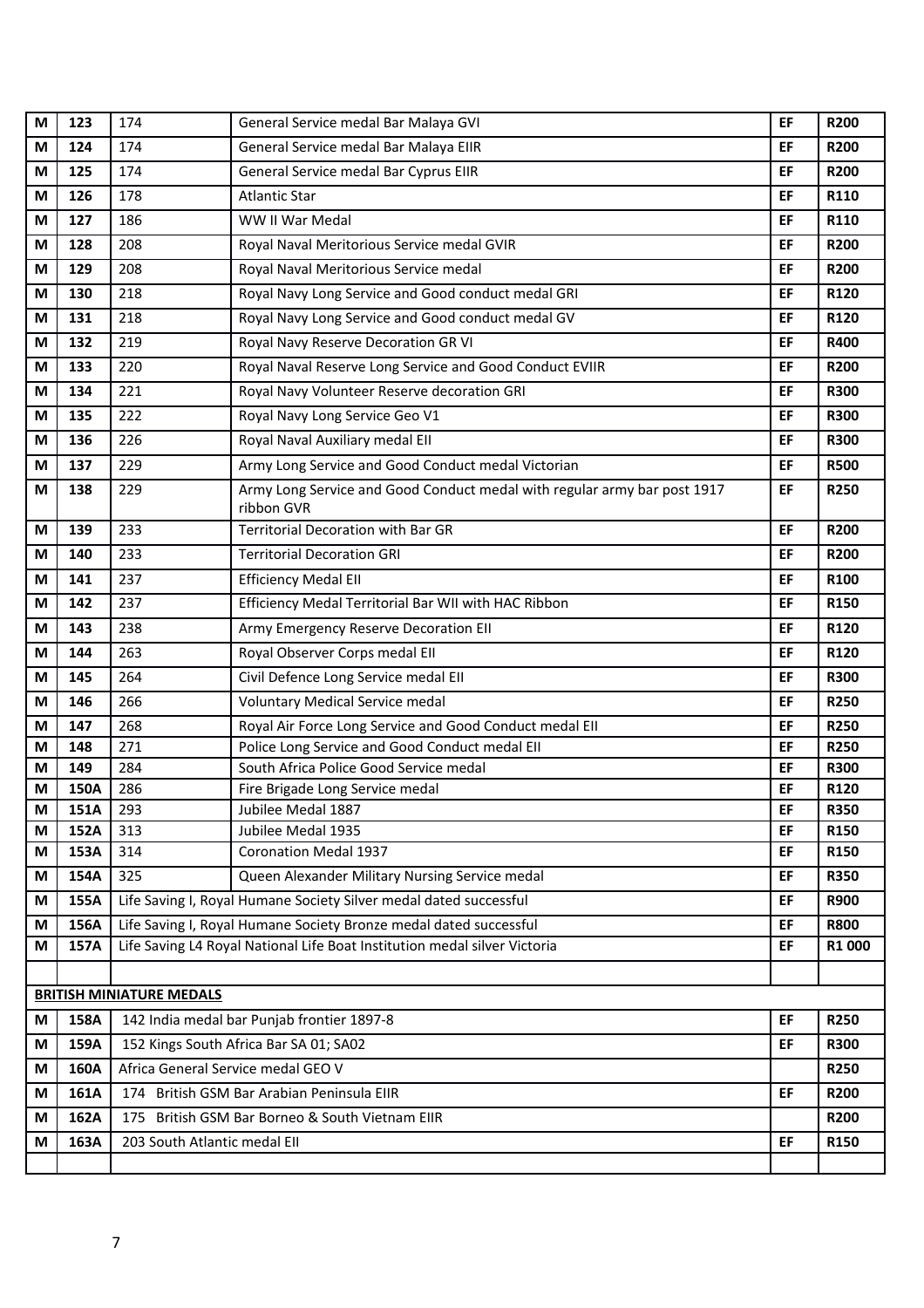|   | <b>SOUTH AFRICAN MINIATURES</b> |                             |                                                                                                                            |           |             |  |  |  |
|---|---------------------------------|-----------------------------|----------------------------------------------------------------------------------------------------------------------------|-----------|-------------|--|--|--|
| М | 164 A                           | SA22 Military Merit medal   |                                                                                                                            | EF        | <b>R200</b> |  |  |  |
| М | 165A                            |                             | SA33 John Chard with Air Force device on ribbon                                                                            | EF        | <b>R300</b> |  |  |  |
| М | 166A                            | SA33 John Chard medal       |                                                                                                                            |           | <b>R200</b> |  |  |  |
|   |                                 |                             |                                                                                                                            |           |             |  |  |  |
|   |                                 | <b>SOUTH AFRICAN BADGES</b> |                                                                                                                            |           |             |  |  |  |
|   |                                 | Owen No                     | <b>Description</b>                                                                                                         |           |             |  |  |  |
| М | 150                             | 030                         | Cape Town Rifles Chromed Cap Badge later screws type (both intact)                                                         | <b>VF</b> | <b>R80</b>  |  |  |  |
| М | 151                             | 0102                        | First City White Metal Tam-o-shanter badge 1952-date (screws intact)                                                       | <b>VF</b> | R150        |  |  |  |
| М | 152                             | 0119                        | Kaffarian Rifles Brass cap badge worn 1964-date. (lugs crushed)                                                            | F         | R120        |  |  |  |
| М | 153                             | 0174                        | South African Mounted Rifles Brass Cap Badge                                                                               | F         | R100        |  |  |  |
| М | 154                             | O204                        | Kimberley Regiment Brass Cap Badge worn 1940 onwards (one lug missing)                                                     | F         | R120        |  |  |  |
| M | 155                             | N/A                         | Pair(x2): Kimberley Regiment Brass Shoulder Titles (lugs intact)                                                           | <b>VF</b> | R100        |  |  |  |
| М | 156                             | 0328                        | Pair: Cape Light Horse White Metal Collar Badges - Both Left Facing (lugs intact)                                          | <b>VF</b> | R150        |  |  |  |
| М | 157                             | 0368                        | Pair(x2): Natal Carbineers white metal Shoulder Titles (one lug on each)                                                   |           | <b>R70</b>  |  |  |  |
| М | 158                             | 0370                        | Royal Natal Carbineers Chrome Cap badge (lugs intact)                                                                      | <b>VF</b> | R100        |  |  |  |
| М | 159                             | 0373                        | Natal Carbineers Bi-metal Cap Badge (screws intact)                                                                        | <b>VF</b> | <b>R80</b>  |  |  |  |
| М | 160                             | O419/20                     | Royal Durban Light Infantry Blackened Collar Badges (lugs intact)                                                          | <b>VF</b> | R100        |  |  |  |
| М | 161                             | 0421/3                      | Royal Durban Light Infantry Brass Collar Badges (lugs intact)                                                              | <b>VF</b> | R100        |  |  |  |
| M | 162                             | 0422                        | Royal Durban Light Infantry WM Cap Badge polished 1919-64 (slider intact)                                                  | F         | <b>R80</b>  |  |  |  |
| М | 163                             | 0611                        | Transvaal Scottish 8th Army Gilt Glengarry badge (screws intact)                                                           | <b>VF</b> | R150        |  |  |  |
| М | 164                             | 0611                        | Transvaal Scottish 8th Army Brass Glengarry badge (screws intact)                                                          | <b>VF</b> | R120        |  |  |  |
| М | 165                             | N/A                         | Transvaal Scottish Red Feather Hackle for wear behind glengarry badge                                                      | VF        | R120        |  |  |  |
| М | 166                             | 0625                        | Imperial Light Horse Brass Cap Badge (lugs intact) polished                                                                | F         | <b>R80</b>  |  |  |  |
| М | 167                             | O630                        | Imperial Light Horse Chrome Cap Badge (pins intact)                                                                        | <b>VF</b> | <b>R80</b>  |  |  |  |
| М | 168                             | O663                        | Witwatersrand Rifles Chromed Kilmarnock Bonnet Badge worn Post 1964 (screws<br>intact)                                     | VF        | <b>R90</b>  |  |  |  |
| М | 169                             | 0681/2                      | Pretoria Regiment Brass Collar badges left and right facing (pins intact)                                                  | F         | <b>R80</b>  |  |  |  |
| M | 170                             | O695                        | South African Civil Defence Gilt and Enamel cap badge (lugs intact)                                                        | <b>VF</b> | R100        |  |  |  |
| M | 171                             | 0696/7                      | Pair (x2) South African Civil Defence Gilt and Enamel L&R Collar Badges (pins<br>intact) maker marked Metal Badge Pretoria | <b>VF</b> | R120        |  |  |  |
| M | 172                             | O698                        | SA Women's College Chrome Cap badge worn from 1978 (screws intact)                                                         | <b>VF</b> | <b>R60</b>  |  |  |  |
| M | 173                             | 0701/2/3                    | Three (x3) South African Financial Service Corps Chromed Cap and pair of collars<br>(screws and pins intact)               | VF        | <b>R60</b>  |  |  |  |
| М | 174                             | 0712/3/4                    | SA Ordinance Survey Corps Chrome and enamel cap and 2x collar badges.                                                      | <b>VF</b> | R100        |  |  |  |
| M | 175                             | 0715/6/7                    | Approved 1977 (screws & pins intact).<br>SA Army Gymnasium Brass Cap badge and 2x collars (lugs & pins intact)             | <b>VF</b> | <b>R80</b>  |  |  |  |
| M | 176                             | 0742                        | Regiment Port Natal Chrome Cap Badge (one screw)                                                                           | F.        | <b>R60</b>  |  |  |  |
| M | 177                             | 0752                        | Regiment Hoeveld chrome collar badge left facing (pins intact)                                                             | <b>VF</b> | <b>R40</b>  |  |  |  |
| M | 178                             | O760                        | Regiment President Steyn Chrome collar badge from 1964 (1 x pin)                                                           |           | <b>R25</b>  |  |  |  |
| M | 179                             | 0770                        | Regiment de Wet Brass Cap badge worn from 1967 (1x screw)                                                                  |           | <b>R40</b>  |  |  |  |
| M | 180                             | 0775                        | Regiment Lou Wepener Brass Cap badge worn1935-65 (lugs missing)                                                            |           | <b>R60</b>  |  |  |  |
| M | 181                             | O805/6/7                    | Skiet Commando Gilt Cap and 2 facing collars worn 1954-63 (all lugs intact)                                                | <b>VF</b> | R100        |  |  |  |
| М | 182                             | 0810/1/2                    | Skiet Commando Gilt Cap and 2 facing collars post 1963 (all screws intact)                                                 | VF        | <b>R80</b>  |  |  |  |
| М | 183                             | 0810/1/2                    | Skiet Commando Chrome Cap & 2 facing collars post 1963 (screws intact)                                                     | <b>VF</b> | <b>R80</b>  |  |  |  |
| M | 184                             | 0812                        | Skiet Commando Chrome Beret badge smaller size (screws intact)                                                             | VF        | <b>R50</b>  |  |  |  |
|   |                                 |                             |                                                                                                                            |           |             |  |  |  |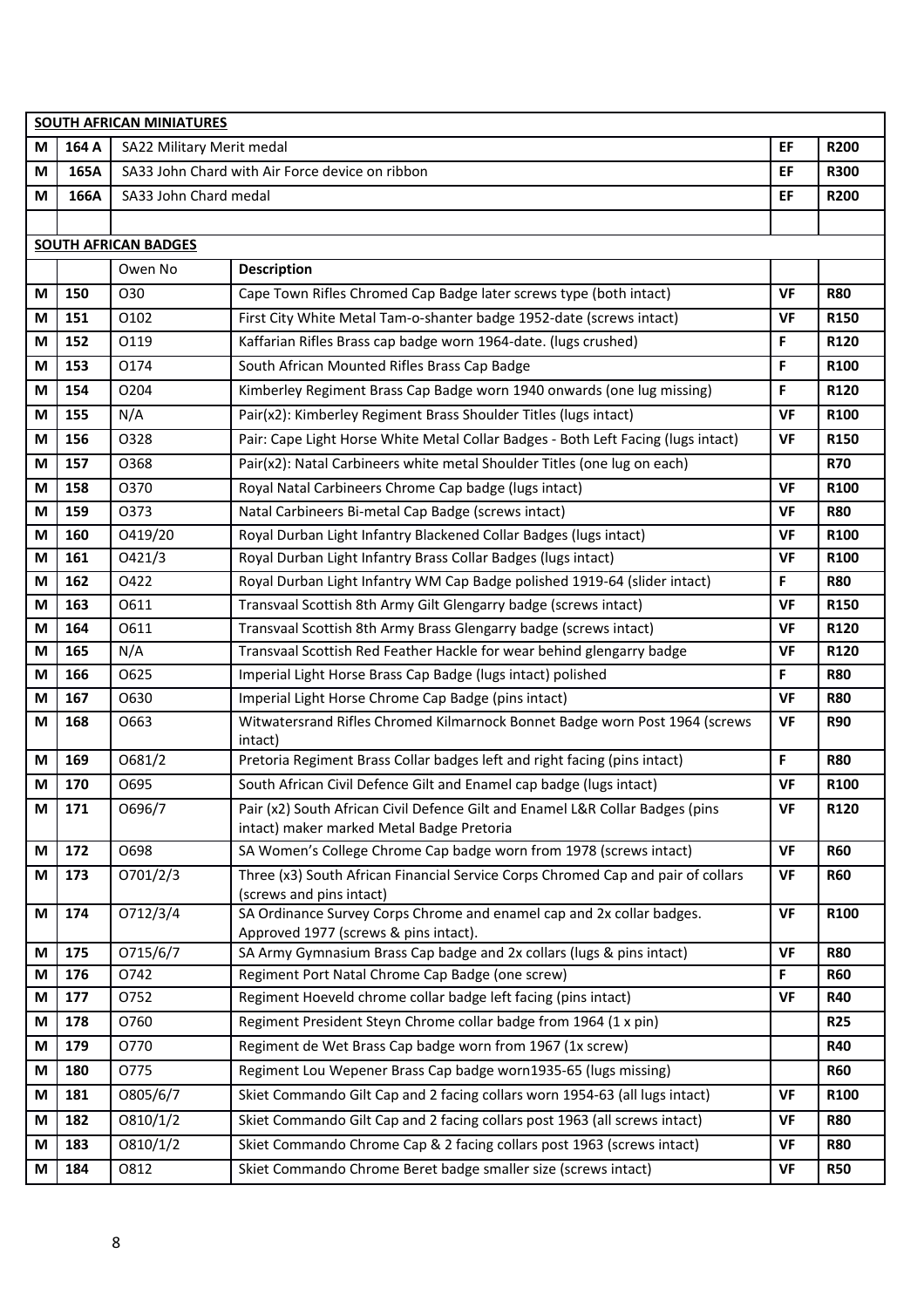| M      | 185        | 0832         | SA Artillery Brass Cap Badge 1926-59 fixed wheel (lugs intact)                                                                                     | <b>VF</b>              | <b>R80</b>               |
|--------|------------|--------------|----------------------------------------------------------------------------------------------------------------------------------------------------|------------------------|--------------------------|
| M      | 186        | 0835         | South African Artillery double wheel brass cap badge (3 lugs intact)                                                                               | <b>VF</b>              | R100                     |
| M      | 187        | 0841         | South African Artillery brass cap badge post 1959 (2 screws intact)                                                                                | VF                     | <b>R70</b>               |
| M      | 188        | 0841         | South African Artillery chrome cap badge pre 1959 (lugs intact)                                                                                    | <b>VF</b>              | <b>R70</b>               |
| M      | 189        | 0842/3       | South African Artillery brass collar badges worn post 1939 (all pins intact)                                                                       | VF                     | <b>R40</b>               |
| M      | 190        | 0847/8       | x2 SA Artillery Blackened collar badges (lugs intact)                                                                                              | <b>VF</b>              | <b>R40</b>               |
| M      | 191        | 0857/8       | x2 OVS Artillery Gilt collar badges (pins intact)                                                                                                  | VF                     | <b>R40</b>               |
| M      | 192        | N/A          | Pair (x2) SAA Brass Shoulder Titles (lugs intact)                                                                                                  | <b>VF</b>              | <b>R40</b>               |
| M      | 193        | 0883         | SA Instructional Corps Gilt Cap Badge 's-type' worn Pre-1952 (lugs intact)                                                                         | <b>VF</b>              | R120                     |
| M      | 194        | 0884/5       | SA Instructional Corps Gilt Collar badges 's-type' worn Pre-1952 (lugs intact)                                                                     | VF                     | R120                     |
| M      | 195        | 0903/4       | x2 Regiment Tobie Muller Gilt Collar badges (one with lugs missing)                                                                                | $\mathsf F$            | <b>R60</b>               |
| M<br>M | 196<br>197 | 0912<br>0917 | Regiment Piet Retief Gilt Cap Badge worn 1956-64 (lugs intact)                                                                                     | <b>VF</b><br><b>VF</b> | <b>R80</b><br><b>R80</b> |
| M      | 198        | 0933/4       | Regiment Northeast Cape Gilt Cap Badge worn post 1956 (pins intact)<br>x2 Rand Light Infantry gilt collar Badges L&R small lion type (lugs intact) | VF                     | <b>R80</b>               |
| M      | 199        | 0933/4       | x2 Rand Light Infantry gilt collar Badges L&R large lion type (pins intact)                                                                        | <b>VF</b>              | <b>R80</b>               |
| М      | 200        | 0954/5       | Regiment West Rand Gilt Collar Badges Left & Right Facing (Pins Intact) some wear                                                                  | F                      | <b>R70</b>               |
|        |            |              | to gilding                                                                                                                                         |                        |                          |
| M      | 201        | O955         | Regiment West Rand Chrome collar badge L Facing Badge (pins intact)                                                                                | <b>VF</b>              | <b>R40</b>               |
| M      | 202        | 0956         | Regiment West Rand Bi-Metal Cap Badge post 1964 (screws intact)                                                                                    | VF                     | <b>R80</b>               |
| M      | 203        | 0964/5       | Regiment Springs Chromed Mess Dress Collar Badges (pins intact)                                                                                    | <b>VF</b>              | <b>R50</b>               |
| M      | 204        | 0966         | Johannesburg Regiment Gilt Cap Badge worn post 1964 (screws intact)                                                                                | <b>VF</b>              | <b>R80</b>               |
| M      | 205        | 0979         | SA Marine Corps Bi-Metal Cap Badge (Lugs intact)                                                                                                   | VF                     | <b>R300</b>              |
| M      | 206        | <b>O988</b>  | SA Special Service Corps Chrome collar badge (pins)                                                                                                | <b>VF</b>              | <b>R50</b>               |
| M      | 207        | 0997         | SA Military Intelligence Corps chrome collar badge (pins intact)                                                                                   | VF                     | <b>R30</b>               |
| M      | 208        | 01018        | Regiment De La Rey Cr collar badge R facing mouth closed pins intact                                                                               | VF                     | <b>R30</b>               |
| М      | 209        | 01023        | Regiment Botha Cast Brass Cap Badge worn WW2 (lugs intact)                                                                                         | <b>VF</b>              | <b>R50</b>               |
| M      | 210        | 01046/7      | x2 SAAPCC Gilt collar badges L&R facing (lugs intact)                                                                                              | VF                     | <b>R40</b>               |
| M      | 211        | 01050        | Q Service Corps Bronze Cap Badge worn 1950-52 (lugs intact)                                                                                        | <b>VF</b>              | <b>R50</b>               |
| М      | 212        | 01060        | Army Service Corps Gilt Cap badge (lugs intact)                                                                                                    | <b>VF</b>              | <b>R50</b>               |
| M      | 213        | 01060        | Army Service Corps Chrome Cap badge (lugs intact)                                                                                                  | VF                     | <b>R50</b>               |
| M      | 214        | 01061/2      | Pair (x2) Army Service Corps Gilt Collar Badges Left & Right facing (lugs intact)                                                                  | <b>VF</b>              | <b>R40</b>               |
| M      | 215        | 01061/2      | Pair (x2) Army Service Corps Chrome Collar Badges Left & Right facing (lugs intact)                                                                | VF                     | <b>R40</b>               |
| M      | 216        | 01063/4      | Pair (x2) Army Service Corps Chrome Mess Dress Collar badges L & R facing (lugs<br>intact)                                                         | VF                     | <b>R40</b>               |
| M      | 217        | 01069/0/1    | x3 Technical Service Corps bronze cap and collar badges (x2) WW2 all lugs intact                                                                   | VF                     | <b>R70</b>               |
| M      | 218        | O1084        | SA Corps of Military Police Chrome Cap Badge from 1959 (screws intact)                                                                             | VF                     | <b>R50</b>               |
| M      | 219        | 01112        | SA Corps of Christian Chaplains gilt & enamel shoulder badge (pins intact)                                                                         | VF                     | <b>R75</b>               |
| M      | 220        | 01154/5      | Die Middelanse Regiment Cast Brass Cap and r facing collar (lugs off)                                                                              |                        | <b>R80</b>               |
| M      | 221        | 01167        | Regiment Western Province white metal cap badge 1935-64 (lugs intact)                                                                              | <b>VF</b>              | <b>R80</b>               |
| M      | 222        | 01168/9      | x2 Regiment Western Province blackened collar badges (pins intact)                                                                                 | VF                     | <b>R50</b>               |
| M      | 223        | 01172        | Regiment Boland white metal cap badge Post 1964 (screws intact)                                                                                    | VF                     | <b>R50</b>               |
| M      | 224        | 01177        | Regiment SW Districts Gilt Cap Badge worn 1935-64 (lugs intact)                                                                                    | VF                     | <b>R80</b>               |
| M      | 225        | 01182        | Regiment Langhoven Gilt Cap badge from 1964 (screws intact)                                                                                        | VF                     | <b>R80</b>               |
| M      | 226        | 01183/4      | x2 Regiment Langhoven Gilt collar badges (pins intact)                                                                                             | <b>VF</b>              | <b>R50</b>               |
| M      | 227        | 01185        | Regiment Langhoven Gilt mess dress collar badge (pins intact)                                                                                      | <b>VF</b>              | <b>R75</b>               |
| M      | 228        | 01188        | SA Service Corps Cast Brass 'z-type' worn 1916-18 (slider intact)                                                                                  | F                      | R <sub>100</sub>         |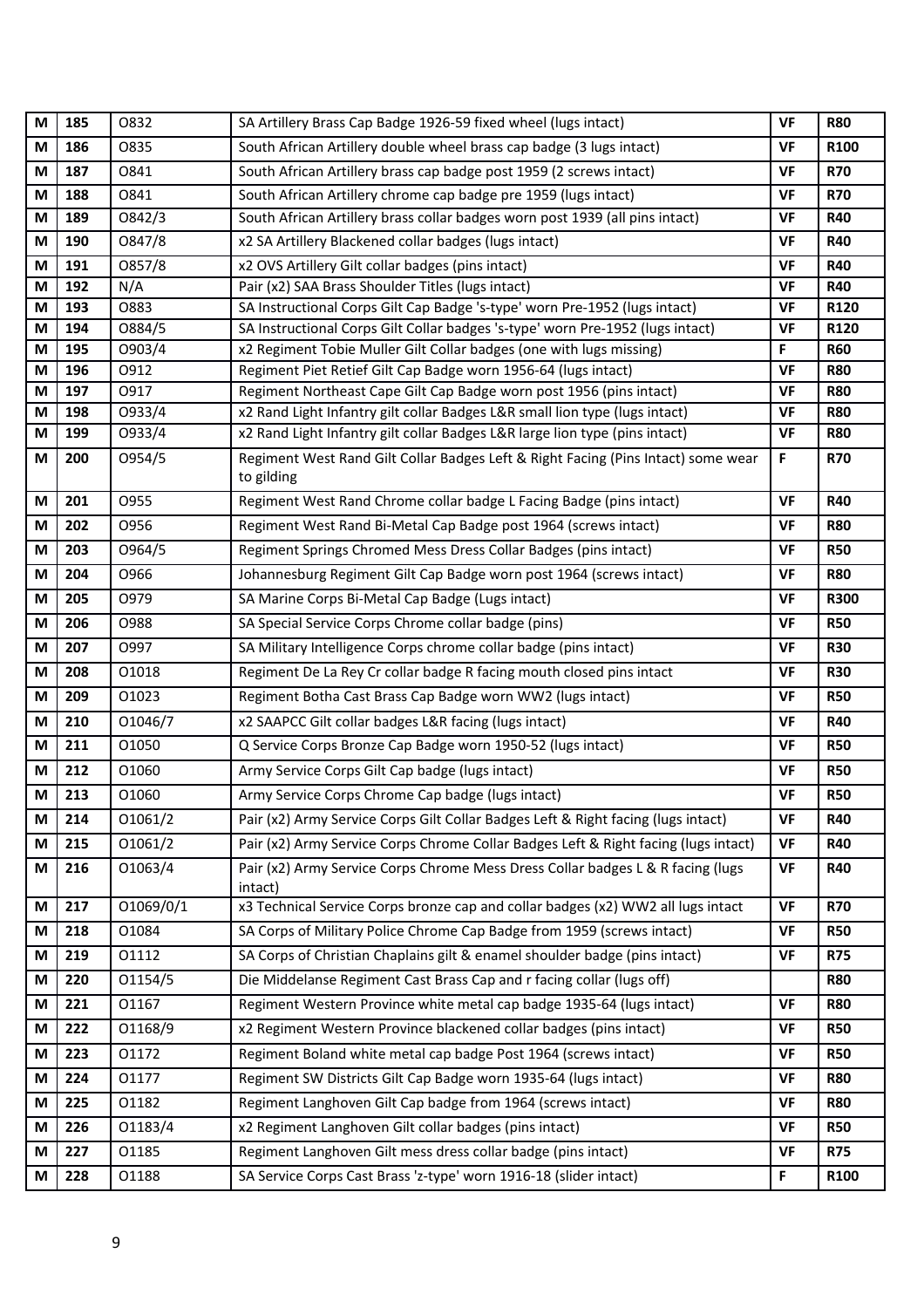| M | 229 | 01196/7/8 | x3 SA Service Corps Brass 's-type' cap & collar badges 1926-42 (lugs ok)                | <b>VF</b> | R100       |
|---|-----|-----------|-----------------------------------------------------------------------------------------|-----------|------------|
| M | 230 | 01202     | SA Ordinance Corps gilt 'z-type' cap badge 1923-26 (lugs intact)                        | VF        | <b>R60</b> |
| M | 231 | 01208     | SA Ordinance Corps gilt 's-type' cap badge 1923-26 (lugs intact)                        | <b>VF</b> | <b>R50</b> |
| M | 232 | 01209/10  | x2 SA Ordinance Corps gilt 's-type' collar badges L&R 1934-38 (lugs intact)             | VF        | <b>R60</b> |
| M | 233 | 01213     | SA Ordinance Corps gilt mess dress collar badge L facing (lugs intact)                  | <b>VF</b> | <b>R40</b> |
| M | 234 | 01216     | SA Engineers Gilt Cap Badge (screws intact)                                             | VF        | <b>R50</b> |
| M | 235 | 01221     | SA Engineers Bi-metal Cap Badge 1940-70 (screws intact)                                 | <b>VF</b> | <b>R40</b> |
| M | 236 | 01232/3   | x2 SA Corps of Signals Brass Collar Badges L&R worn WW2 (lugs intact)                   | VF        | <b>R60</b> |
| M | 237 | 01242/3/4 | x3 SA Corps of Signals Bi-Metal Cap and collars L&R (screws & pins intact)              | <b>VF</b> | <b>R75</b> |
| M | 238 | 01265     | 1 SAI Inf Brigade brass shoulder title worn 1915-19 (lugs bent)                         | <b>VF</b> | <b>R70</b> |
| M | 239 | 01289     | Special Service Battalion Blackened Cap Badge worn WW2 (lugs intact)                    | VF        | R120       |
| M | 240 | 01290/1   | Pair (x2) Special Service Battalion brass collar badges worn WW2 (lugs intact)          |           |            |
| M | 241 | N/A       | Pair: (x2) Special Service Battalion SSB / SDB Brass Shoulder Titles (lugs intact)      | <b>VF</b> | <b>R80</b> |
| M | 242 | 01295     | South African Armoured Car Regiment white metal beret badge early type (lugs<br>intact) | VF        | <b>R80</b> |
| M | 243 | 01295     | South African Armoured Car Regiment Chrome beret badge (lugs intact)                    | <b>VF</b> | <b>R80</b> |
| М | 244 | 01295     | South African Armoured Car Regiment white metal beret badge (screws intact E-W          | <b>VF</b> | <b>R80</b> |
| M | 245 | 01295     | South African Armoured Car Regiment Gilt beret badge (screws intact N-S)                | <b>VF</b> | <b>R80</b> |
| M | 246 | 01303     | SA Infantry Corps large bokkie brass cap badge post 1953 (screws intact)                | <b>VF</b> | <b>R40</b> |
| M | 247 | 01303     | SA Infantry Corps large bokkie chrome cap badge post 1953 (lugs intact)                 | <b>VF</b> | <b>R40</b> |
| M | 248 | 01306     | South African Infantry Small Brass Bokkie cap badge - Early type (screws intact)        | <b>VF</b> | <b>R40</b> |
| M | 249 | 01306     | South African Infantry small chromed Bokkie cap badge - Later type (screws intact)      | VF        | <b>R40</b> |
| M | 250 | 01351     | SA Non-European Blackened cap badge worn WW2 (lugs intact)                              | VF        | <b>R60</b> |
| M | 251 | 01352/3   | Pair: (x2) SA Non-European brass collar badges worn WW2 Left & Right (lugs<br>intact)   | VF        | <b>R60</b> |
| M | 252 | 01367/8   | Pair: (x2) SA Railways & Harbours Brigade Brass Collar badges (lugs intact)             | <b>VF</b> | <b>R80</b> |
| M | 253 | N/A       | SA Railways & Harbours Brigade SHB RHB Brass Shoulder Title (lugs intact)               | VF        | <b>R75</b> |
| M | 254 | 01384/5   | x2 SA Engineers Corps Brass Collar Badges 1926-38 (lugs intact)                         | VF        | <b>R60</b> |
| M | 255 | 01390     | x2 SAEC Blackened Brass Shoulder Titles worn 1938-50 (lugs intact)                      | <b>VF</b> | <b>R60</b> |
| M | 256 | 01392/3   | x2 SAEC Blackened Brass Collar badges worn 1938-50 (lugs intact)                        | <b>VF</b> | <b>R60</b> |
| M | 257 | 01424     | (x2) South African Staff Corps Gilt Collar badges both Left Facing (pins intact)        | <b>VF</b> | <b>R60</b> |
| M | 258 | 01428     | First Reserve Brigade Brass Cap Badge worn WW2 (lugs intact)                            | <b>VF</b> | <b>R70</b> |
| M | 259 | 01434/5   | Youth Training Brigade Bronze Cap & Collar Badge WW2 (lugs intact)                      | VF        | <b>R75</b> |
| M | 260 | 01457/8/9 | South African Universal Blackened Cap & facing collar badges Worn WW2 (lugs<br>intact)  | VF        | <b>R80</b> |
| M | 261 | 01480     | South African Tank Corps white metal cap badge (lugs intact)                            | <b>VF</b> | <b>R80</b> |
| M | 262 | 01481/2   | South African Tank Corps white metal collar badge left facing (lugs intact)             | <b>VF</b> | <b>R70</b> |
| M | 263 | N/A       | South African Tank Corps SATC Brass Shoulder title (lugs intact)                        | <b>VF</b> | <b>R60</b> |
| M | 264 | 01490/1/2 | SAAF Gilt cap badge (with black backing) and pair of collar badges (all pins intact)    | <b>VF</b> | R100       |
| M | 265 | 01546V    | Cape Medical Corps White Metal Shoulder title (V Removed & Lugs damaged)                |           | <b>R80</b> |
| M | 266 | 01569     | x2 SAMC SAGD Brass Shoulder titles worn WW2 (lugs intact)                               | VF        | <b>R50</b> |
| M | 267 | 01578     | South African Medical Corps Brass Cap Badge KC worn WW2 (lugs intact)                   | <b>VF</b> | <b>R60</b> |
| M | 268 | 01590/1   | South African Medical Corps gilt Collar Badges (left & right) (pins intact)             | VF        | <b>R60</b> |
| M | 269 | 01596     | South African Medical Service gilt and enamel Cap Badge (screws intact)                 | VF        | <b>R50</b> |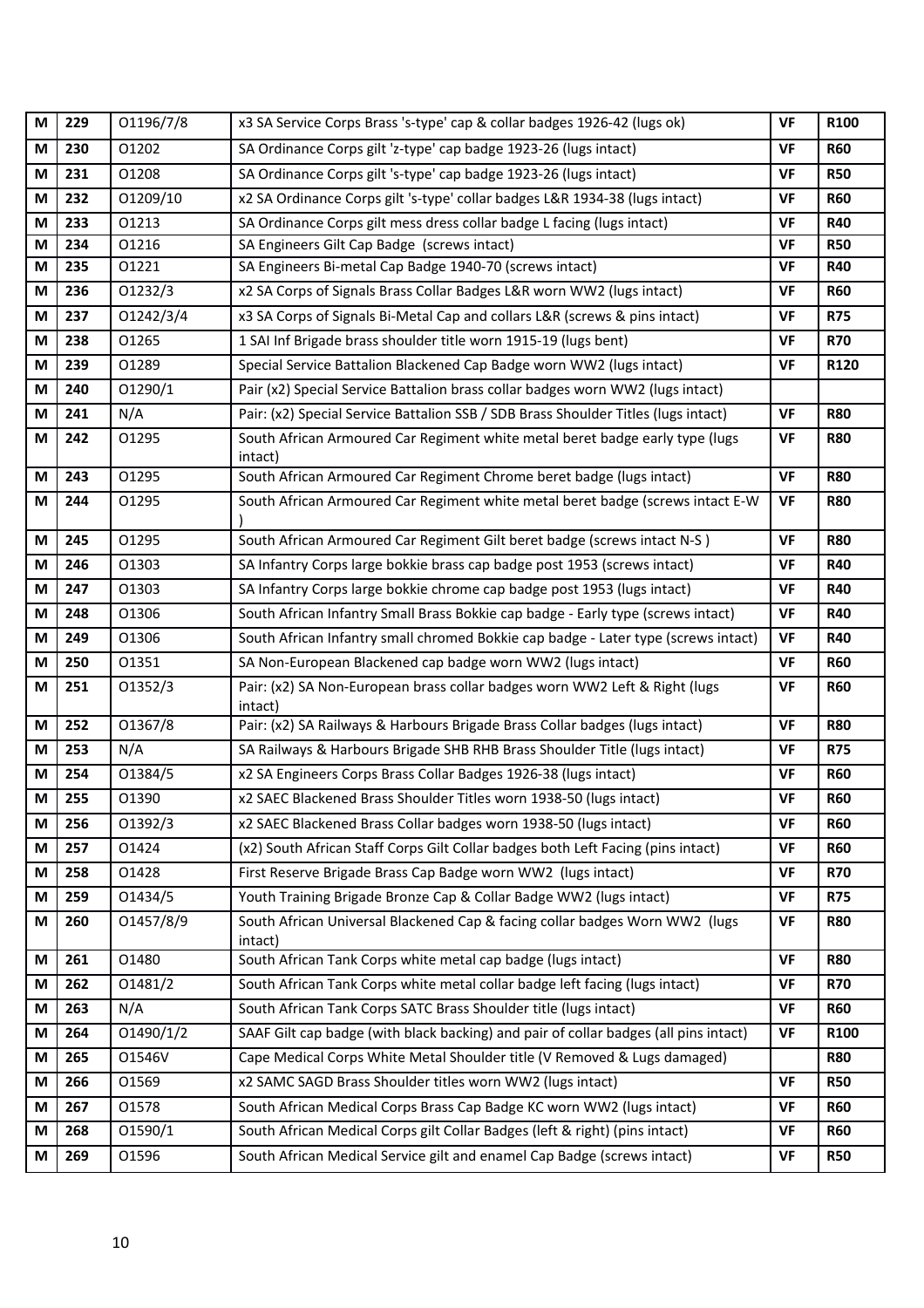| M | 270 | 01613         | South African Red Cross Chrome Shoulder title sewn onto red slip-on                                     | <b>VF</b> | <b>R50</b>  |
|---|-----|---------------|---------------------------------------------------------------------------------------------------------|-----------|-------------|
| M | 271 | 01637/8       | Women's Auxiliary Army Service brass collar badges Left & Right (lugs intact)                           | <b>VF</b> | <b>R60</b>  |
| M | 272 | 01641/2       | Women's Auxiliary Army Service brass collar badges Left & Right (lugs intact)                           | <b>VF</b> | <b>R60</b>  |
| M | 273 | 01736         | South African Service Corps Brass Cap Badge worn 1916-18 (lugs intact)                                  | <b>VF</b> | <b>R500</b> |
| M | 274 | 01886         | South African Railways white metal cap badge (lugs intact)                                              | <b>VF</b> | <b>R80</b>  |
| M | 275 | 01955         | Union of South Africa Prisons Service White Metal Collar Badge KC (re-lugged)                           |           | <b>R30</b>  |
| M | 276 | 01960/1/2     | RSA Prisons Service Gilt Cap and 2x collar badges (screws & pins Intact)                                | <b>VF</b> | <b>R60</b>  |
| M | 277 | 01977         | South African Railway Police Brass Cap Badge (lugs intact)                                              | <b>VF</b> | <b>R50</b>  |
| M | 278 | 01978/9       | Pair (x2) South African Railway Police Gilt Collar Badges (pins intact)                                 | <b>VF</b> | <b>R40</b>  |
| M | 279 | 02178         | Pair (x2) National Reserve Volunteers blackened shoulder titles WW2 (lugs intact)                       | <b>VF</b> | <b>R60</b>  |
| M | 280 | 02288         | South African Cast Brass Shoulder Title worn WW2 (lugs intact)                                          | <b>VF</b> | <b>R50</b>  |
| M | 281 | 02425         | 1st South African Infantry Battalion Chrome Cap badge (screws intact)                                   | <b>VF</b> | <b>R50</b>  |
| M | 282 | 02438         | Eastern Province Command Chrome Cap Badge (screws intact)                                               | <b>VF</b> | <b>R80</b>  |
| M | 283 | 02492         | SA Personnel Services School Chrome Cap badge (screws intact)                                           | <b>VF</b> | <b>R50</b>  |
| M | 284 | 02871         | South African Fire Brigade Chromed Arm Rank badge (lugs intact)                                         | VF        | <b>R50</b>  |
| M | 285 | 02901         | Transvaal Cadets White Metal Cap Badge worn to 1920's (lugs intact)                                     | <b>VF</b> | R100        |
| M | 286 | 02950         | South African School Cadets white metal cap badge worn Pre 1927 (lugs intact)                           | <b>VF</b> | <b>R75</b>  |
| M | 287 | 02951         | South African School Cadets white metal cap badge worn 1927-50 (lugs intact)                            | <b>VF</b> | <b>R60</b>  |
| M | 288 | 02959         | South African Union Cadets gilt officers cap badge worn 1956-63 (lugs intact)                           | <b>VF</b> | <b>R80</b>  |
| M | 289 | 02962         | South African Union Cadets gilt officers cap badge worn 1963 to date (screws<br>intact)                 | <b>VF</b> | <b>R70</b>  |
| М | 290 | N/A           | MOTHS Brass Cap Badge (lugs intact)                                                                     | F.        | <b>R50</b>  |
| M | 291 | N/A           | South African Cadets Pocket affiliation badge on nutria with lucite badge                               | <b>VF</b> | R100        |
| M | 292 | N/A           | SA Voortrekkers Enamel Cap Badge Maker marked Metal Art Pretoria (lugs intact)                          | F         | <b>R40</b>  |
|   |     | <b>Dinnes</b> |                                                                                                         |           |             |
| М | 293 | D303          | 44 Para Brigade Antique Cap Badge (one pin missing)                                                     |           | R100        |
| М | 294 | D985          | SA Medical Service Bi-metal officers support Special Ops breast badge approved<br>1993 (3-pins intact). | <b>VF</b> | <b>R300</b> |
| M | 295 | D1002         | SA Medical Service Bi-metal Dentists breast badge approved 1992 (3-pins intact).                        | <b>VF</b> | <b>R300</b> |
| M | 296 | D1188         | SAP Task Force Bi-Metal Breast Badge (3x pins intact)                                                   | VF        | <b>R600</b> |
| М | 297 | D1226/8       | South African Railway Police Brass shoulder titles SP RP (pins intact)                                  | <b>VF</b> | <b>R60</b>  |
| M | 298 | D1350         | Bophuthatswana Military School antique & enamel cap badge (screws intact)                               | <b>VF</b> | <b>R80</b>  |
| M | 299 | D1351         | Bophuthatswana Engineers Gilt & enamel cap badge (screws intact)                                        | VF        | <b>R80</b>  |
| M | 300 | D1355         | Bophuthatswana Defence Force Technical Services antique & enamel cap badge<br>(screws intact)           | <b>VF</b> | <b>R80</b>  |
| M | 301 | D1393/4       | Pair (x2): Bophuthatswana Police Lucite Chest badge in English & Tswana (pins<br>intact)                | <b>VF</b> | <b>R50</b>  |
| M | 302 | D1395         | Bophuthatswana Police brass & enamel cap badge small POLICE version (screws<br>intact)                  | <b>VF</b> | <b>R80</b>  |
| M |     |               |                                                                                                         |           |             |
|   | 303 | D1403         | Bophuthatswana Policewomen warrant officer Lucite covered arm rank badge<br>(pins intact)               | <b>VF</b> | <b>R80</b>  |
| M | 304 | D1407/8       | Pair (x2): Bophuthatswana Police gilt and enamel rank pips large and small (pins<br>intact)             | <b>VF</b> | <b>R50</b>  |
| M | 305 | D1450         | Bophuthatswana Police Lucite & gilt rank pip (pins intact)                                              | <b>VF</b> | <b>R30</b>  |
| M | 306 | D1453         | Transkei Defence Force Gilt Cap Badge (screws intact)                                                   | <b>VF</b> | <b>R50</b>  |
| M | 307 | D1460         | Transkei Special Forces Bi-metal Cap Badge (screws intact)                                              | <b>VF</b> | <b>R75</b>  |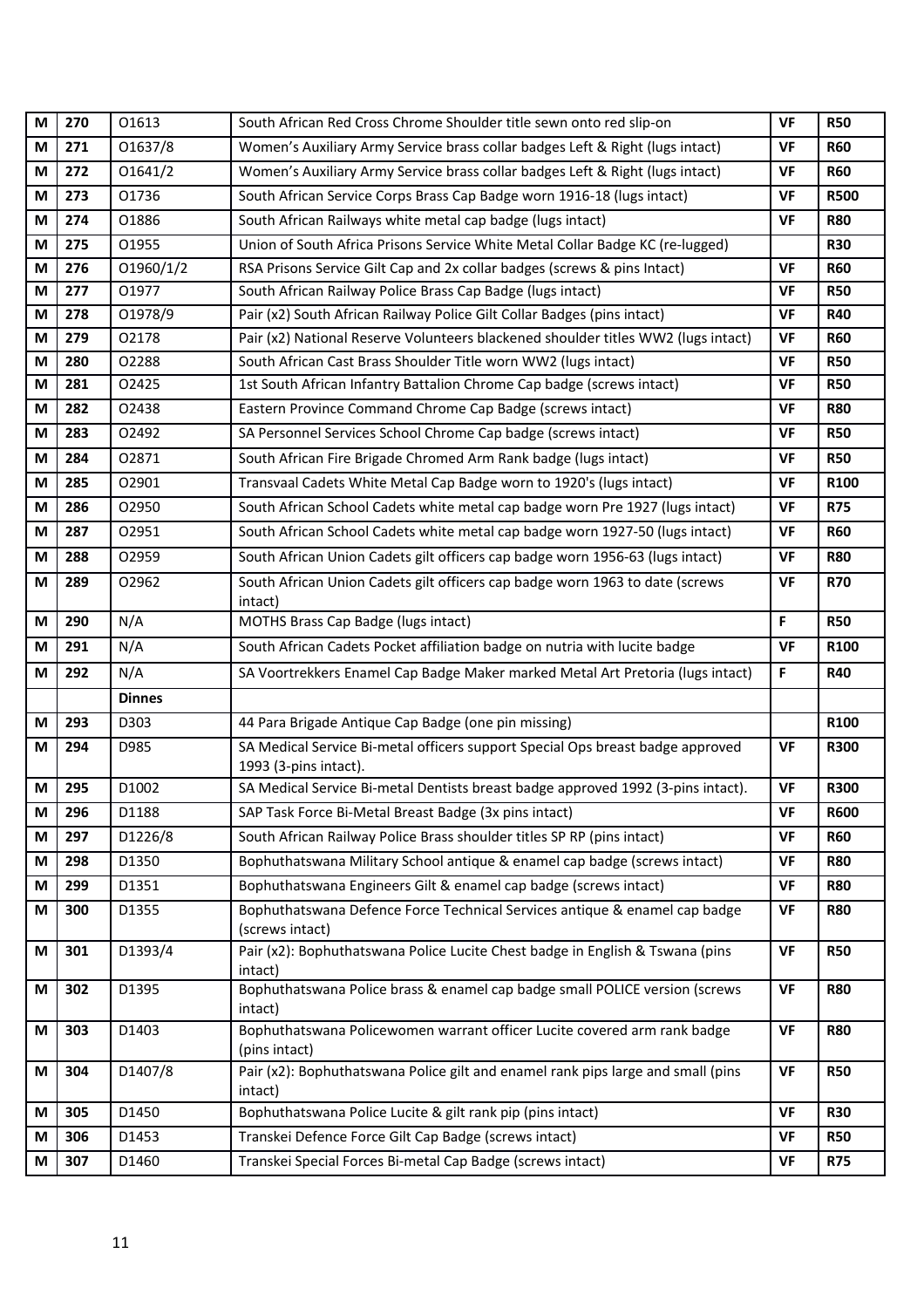| M           | 308 | D1488   | Pair (x2): Transkei Defence Force Chrome rank pips (pins intact)                                                                               |           | <b>R50</b>  |
|-------------|-----|---------|------------------------------------------------------------------------------------------------------------------------------------------------|-----------|-------------|
| M           | 309 | D1520   | Gazankulu Police Gilt Voided Cap badge (screws intact)                                                                                         | <b>VF</b> | <b>R60</b>  |
| M           | 310 | D1527   | Lebowa Police Female Officers Gilt rank Cap badge (pins intact)                                                                                | <b>VF</b> | <b>R30</b>  |
| М           | 311 | N/A     | Pair (x2): Lebowa Police Gilt and Lucite rank pips (pins intact)                                                                               | <b>VF</b> | <b>R50</b>  |
| M           | 312 | D1540   | Kangwane Police Gilt and enamel cap badge (screws intact)                                                                                      | <b>VF</b> | <b>R80</b>  |
| M           | 313 | D1541   | Pair (x2): Kangwane Police Gilt unvoided collar badges (pins intact)                                                                           | VF        | <b>R50</b>  |
| M           | 314 | D1774V  | Recce SF Cloth embroidered beret badge Lurex Type (as new) Ex 1 Recce Store<br>Bluff.                                                          | <b>VF</b> | <b>R300</b> |
| M           | 315 | D1776   | Special Forces Recce's Combined Operator & Attack Diver Cloth Breast Badge black<br>embroidered on Nutria Ex 1 recce Store Bluff.              | <b>VF</b> | <b>R300</b> |
| M           | 316 | D1777   | 4 Recognisance Regiment Lurex Tracksuit Badge (as new)                                                                                         | <b>VF</b> | <b>R230</b> |
| М           | 317 | D1783   | Special Forces Sergeant Major lurex wire arm rank badge on black cloth approved<br>1988 (possible variant as colours on compass rose reversed) | VF        | R150        |
| M           | 318 | N/A     | Special Forces warrant officer lurex wire arm rank badge on black cloth approved<br>1988                                                       | <b>VF</b> | R100        |
| М           | 319 | D3644   | Southwest Africa Parachute Battalion cloth Instructor Wing on nutria                                                                           | <b>VF</b> | R120        |
| M           | 320 |         | Duplicate                                                                                                                                      |           |             |
| M           | 321 | D1936/7 | Christian Chaplains Cloth Breast Badge and 2x Epaulette badges (on purple felt)                                                                | <b>VF</b> | R100        |
| M           | 322 | D3779   | Pair (x2): SWA Police Cloth shoulder rank board badge yellow on green                                                                          | <b>VF</b> | <b>R50</b>  |
| М           | 323 | D3897   | KwaZulu Police Senior Officers bullion wire cap badge on green felt (new)                                                                      | <b>VF</b> | R100        |
| M           | 324 | N/A     | SA Navy Diver embroidered badge yellow on black                                                                                                | <b>VF</b> | <b>R80</b>  |
| М           | 325 | N/A     | SA Combat Medic embroidered chest badge yellow on maroon                                                                                       | <b>VF</b> | R100        |
|             |     |         |                                                                                                                                                |           |             |
|             |     |         | SOUTH AFRICAN AIRFORCE CLOTH PATCHES                                                                                                           |           |             |
| $\mathsf T$ | 326 | D2968   | 5 Squadron Patch worn Early 1970's on right breast                                                                                             | <b>VF</b> | <b>R300</b> |
|             |     |         |                                                                                                                                                |           |             |
| $\mathsf T$ | 327 | D3006   | 15 Squadron Ops Patch worn 1980's for Operation Frelon in SWA/Angola                                                                           | <b>VF</b> | <b>R350</b> |
| T           | 328 | D3273   | 111 Commando Reserve Squadron Patch worn from 1985                                                                                             | <b>VF</b> | <b>R300</b> |
| К           | 329 | N/A     | SAAF Pilot's Wing Man Cloth Patch on pale blue (as new)                                                                                        | <b>VF</b> | <b>R200</b> |
| К           | 330 | N/A     | SAAF Pilot's Squadron Leader Cloth Patch on pale blue (as new)                                                                                 | VF        | <b>R200</b> |
| K           | 331 | N/A     | SAAF Pilot's Flight Lieutenant Cloth Patch on pale blue (as new)                                                                               | <b>VF</b> | <b>R200</b> |
| К           | 332 | N/A     | SAAF A109 Helicopter cloth patch for wear on overall's                                                                                         | <b>VF</b> | R120        |
| T           | 333 | N/A     | GOLF 4 BACKBONE OF 1 SQUADRON cloth patch depicting monkey holding a<br>spanner                                                                | VF        | <b>R250</b> |
| T           | 334 | N/A     | ROOIVALK Cloth Shield shaped patch with Eagle and R on black and blue backing                                                                  | <b>VF</b> | R100        |
| T           | 335 | N/A     | Unknown Patch with Siyandiza (translated from Zulu We Fly) writing in red on<br>yellow background                                              | VF        | <b>R80</b>  |
| $\mathsf T$ | 336 | N/A     | 85 Combat School Patch for A/C ARMOURER silver Hawk aircraft embroidered on<br>black cloth background                                          | EF        | R150        |
| $\mathsf T$ | 337 | N/A     | 85 Combat School Patch for A/C MECHANIC silver Hawk aircraft embroidered on<br>blue cloth background                                           | EF        | <b>R150</b> |
| $\mathsf T$ | 338 | N/A     | 85 Combat School Patch for A/C TECH ASSIST silver Hawk aircraft embroidered on<br>light blue cloth background                                  | EF        | R150        |
| T           | 339 | N/A     | 85 Combat School Patch for A/C MSC TECH silver Hawk aircraft embroidered on<br>white cloth background                                          | EF        | R150        |
| $\mathsf T$ | 340 | N/A     | Centralised Training Centre CTC Technical Officer Patch Gold Lurex embroidered<br>on light blue cloth                                          | EF        | R150        |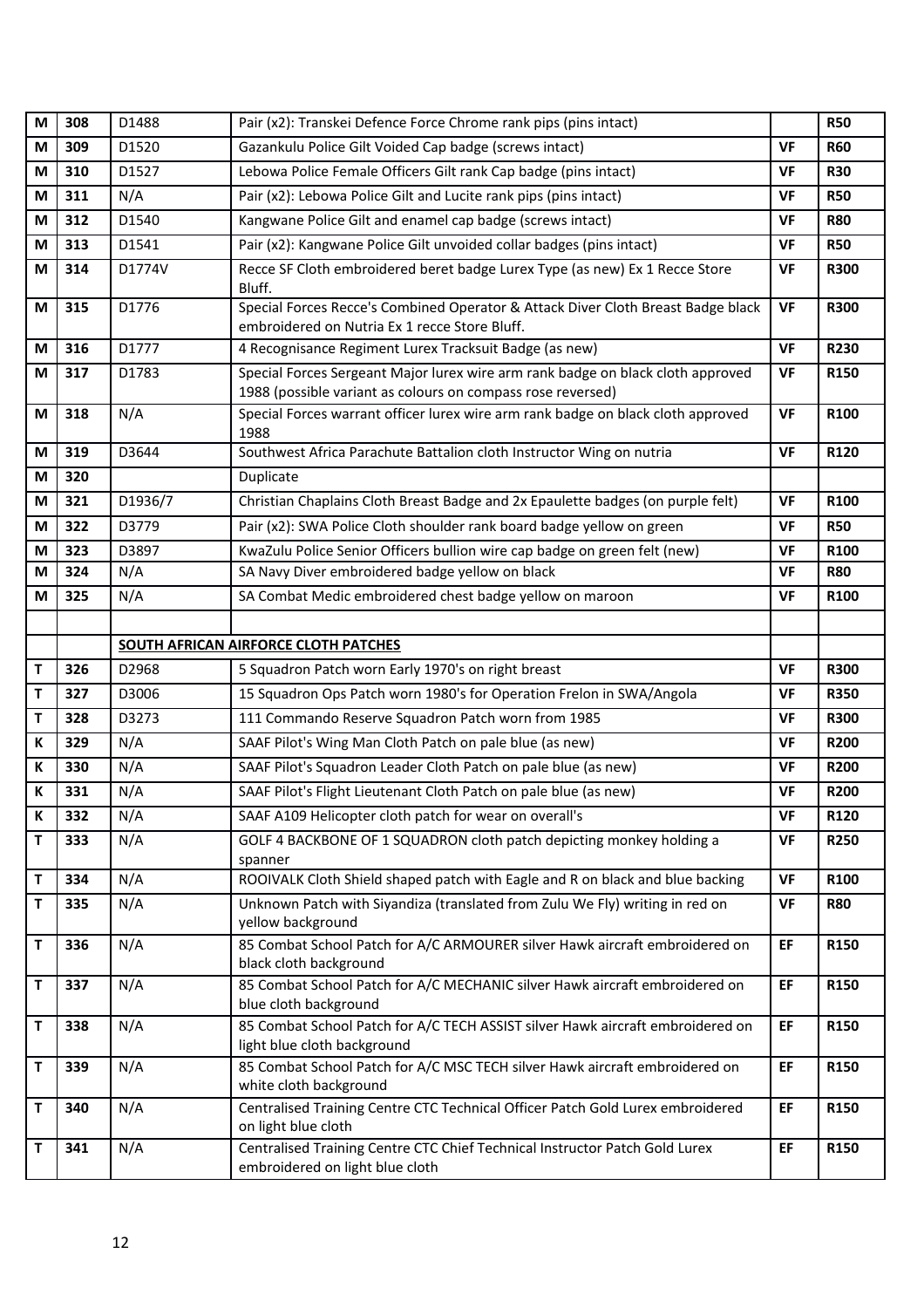| T | 342 | N/A                      | Centralised Training Centre CTC Manager Patch Gold Lurex embroidered on light<br>blue cloth                                                   | EF        | R150        |  |
|---|-----|--------------------------|-----------------------------------------------------------------------------------------------------------------------------------------------|-----------|-------------|--|
| Т | 343 | N/A                      | Early Embroidered Blazer Badge on black cloth worn by members of SAAF when<br>serving with RAF KC and eagle in laurel wreath above Latin logo | <b>VF</b> | <b>R200</b> |  |
| T | 344 | N/A                      | Royal Air Force embroidered Early padded Cloth Pilots wing with Queens Crown<br>worn Post 1953                                                | <b>VF</b> | <b>R200</b> |  |
|   |     |                          |                                                                                                                                               |           |             |  |
|   |     |                          | <b>SOUTH AFRICAN RANK &amp; PROFICIENCY BADGES</b>                                                                                            |           |             |  |
| М | 345 | D3413                    | SAAF Tupperware WO1 Arm rank badge light blue on navy blue                                                                                    | <b>VF</b> | <b>R50</b>  |  |
| M | 346 | D3414                    | SAAF Cloth WO1 Arm rank badge light blue embroidered on navy blue                                                                             | <b>VF</b> | <b>R50</b>  |  |
| М | 347 | D3415                    | SAAF Cloth WO1 Arm rank Lurex embroidered on light blue                                                                                       | <b>VF</b> | <b>R50</b>  |  |
| М | 348 | D page 237               | SAAF Tupperware WO1 Arm rank badge light blue on nutria                                                                                       | VF        | <b>R50</b>  |  |
| M | 349 | N/A                      | SAAF Cloth WO1 Arm rank badge light blue embroidered on light blue                                                                            | <b>VF</b> | <b>R50</b>  |  |
| M | 350 | N/A                      | SAAF Cloth WO2 Arm rank badge yellow embroidered on light blue                                                                                | <b>VF</b> | <b>R50</b>  |  |
| М | 351 | N/A                      | SAAF Cloth WO2 Arm rank badge lurex embroidered on light blue                                                                                 | <b>VF</b> | <b>R50</b>  |  |
| M | 352 |                          | Pair: (x2) Army - Major cloth slip-on's yellow embroidered castle on brown nutria                                                             | <b>VF</b> | <b>R50</b>  |  |
| M | 353 |                          | Pair: (x2) Army - Lieutenant cloth slip-on's yellow embroidered stars on brown nutria                                                         | <b>VF</b> | <b>R30</b>  |  |
| М | 354 |                          | Pair (x2) Army - Lieutenant Colonel Tupperware slip-on's yellow pips on brown nutria                                                          | <b>VF</b> | <b>R70</b>  |  |
| М | 355 |                          | Pair (x2) Army - Majors Tupperware slip-ons with yellow pips on brown nutria                                                                  | <b>VF</b> | <b>R60</b>  |  |
| M | 356 |                          | Pair (x2) Army - Captains Tupperware slip-ons with yellow pips on brown nutria                                                                | <b>VF</b> | <b>R60</b>  |  |
| М | 357 |                          | Pair (x2) Army - 2nd Lieutenant Tupperware slip-ons with yellow pips on brown nutria                                                          | <b>VF</b> | <b>R50</b>  |  |
| M | 358 |                          | Pair (x2) Army - Arm Brassards with One Lance Corporal printed stripe on brown nutria                                                         |           |             |  |
| М | 359 |                          | Pair (x2) Army - Medics Brassards with Corporal maroon stripes printed on brown nutria                                                        |           |             |  |
| М | 360 |                          | Single Medics Corporal maroon stripes yellow embroidered on maroon cloth                                                                      | <b>VF</b> | <b>R30</b>  |  |
| M | 361 |                          | Single Medics 2nd Lieutenant Tupperware slip-ons with yellow pips on maroon                                                                   | <b>VF</b> | <b>R30</b>  |  |
| M | 362 | SADF Khaki Woven necktie |                                                                                                                                               | <b>VF</b> | <b>R30</b>  |  |
| М | 363 | 01089                    | South African Permanent Force Bi-metal Cap badge (screws intact)                                                                              | <b>VF</b> | <b>R40</b>  |  |
| M | 364 | O 2694                   | SWA Trumpeter Brass Arm Badge with backing plate (4x lugs intact)                                                                             | VF        | <b>R40</b>  |  |
| М | 365 | O 2694                   | SWA Trumpeter Chrome Arm Badge with backing plate (4x pins intact)                                                                            | <b>VF</b> | <b>R40</b>  |  |
| M | 366 | N/A                      | Drummer Brass Arm Badge (2x lugs intact)                                                                                                      | <b>VF</b> | <b>R30</b>  |  |
| M | 367 | N/A                      | Drummer Chrome Arm Badge (2x pins intact)                                                                                                     | <b>VF</b> | <b>R30</b>  |  |
| М | 368 | N/A                      | Bugler Brass Arm Badge (2x lugs intact)                                                                                                       | <b>VF</b> | <b>R30</b>  |  |
| M | 369 | N/A                      | Bugler Brass Arm Badge (2x pins intact)                                                                                                       | <b>VF</b> | <b>R30</b>  |  |
| М | 370 | N/A                      | Bugler Chrome Arm Badge (2x lugs intact)                                                                                                      | <b>VF</b> | <b>R30</b>  |  |
| М | 371 | N/A                      | SA Master Musician Gilt Arm Badge (lugs intact)                                                                                               | <b>VF</b> | <b>R40</b>  |  |
| M | 372 | N/A                      | SA Master Musician Chrome Arm Badge (pins intact)                                                                                             | <b>VF</b> | <b>R40</b>  |  |
| М | 373 | N/A                      | Armourer Mechanic Brass Arm Badge 1912-50's (4x lugs intact)                                                                                  | <b>VF</b> | <b>R40</b>  |  |
| М | 374 | N/A                      | Infantry Signaller Gilt Arm Badge (4x lugs intact)                                                                                            | <b>VF</b> | <b>R40</b>  |  |
| М | 375 | N/A                      | Pioneer Brass Arm Badge (4x lugs intact)                                                                                                      | <b>VF</b> | <b>R40</b>  |  |
| М | 376 | N/A                      | Marksman Brass Arm Badge (4x lugs intact)                                                                                                     | <b>VF</b> | <b>R40</b>  |  |
|   |     |                          |                                                                                                                                               |           |             |  |
|   |     |                          | SOUTH AFRICAN LUCITE SHOULDER FLASHES                                                                                                         |           |             |  |
| М | 377 | F47                      | Pair (x2) Transkei Special Forces (as new sealed in packet all pins intact)                                                                   | EF        | R180        |  |
| M | 378 | F58                      | SA Infantry School (pins replaced)                                                                                                            |           | <b>R50</b>  |  |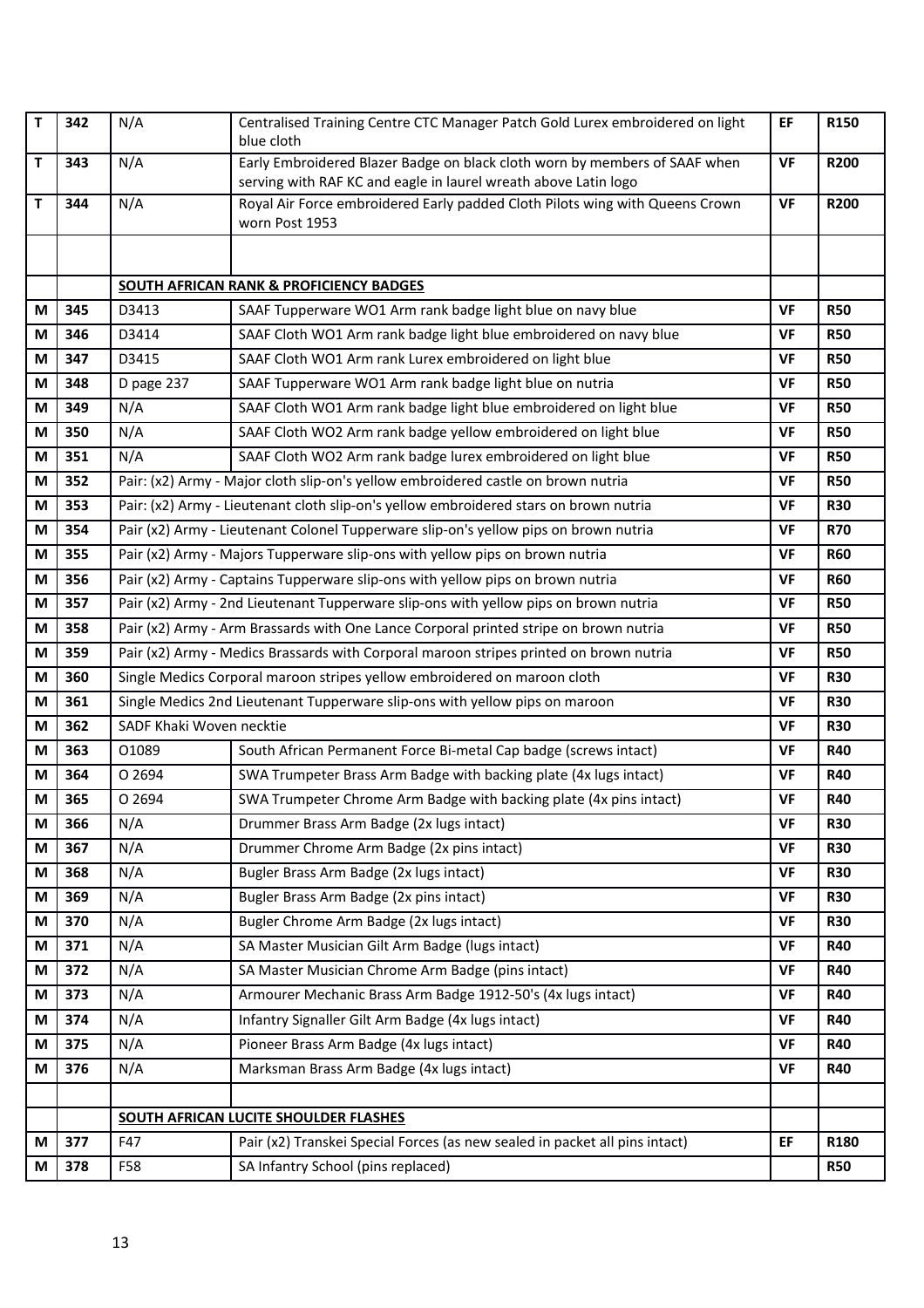| M                                           | 379 | F96     | Pair (x2) Regiment Port Natal (all pins intact)                                              | EF        | R150        |  |
|---------------------------------------------|-----|---------|----------------------------------------------------------------------------------------------|-----------|-------------|--|
| M                                           | 380 | F112    | 8th Infantry Battalion (Darker type) (no pins)                                               |           | <b>R50</b>  |  |
| М                                           | 381 | F153    | Pair (x2) SA Women's College 1st type yellow (all pins intact)                               | <b>VF</b> | R100        |  |
| M                                           | 382 | F174    | Pair (x2) 6th SAI Infantry Battalion 1st Type yellow (1x pin missing)                        | VF        | R140        |  |
| M                                           | 383 | F252    | Pair (x2) SA School of Engineers 2nd issue (Gold Type) some pins replaced                    | F         | <b>R90</b>  |  |
| M                                           | 384 | F254    | Pair (x2) 2 Field Engineer Regiment 2nd Issue (Gold Type) all pins intact                    | <b>VF</b> | R120        |  |
| М                                           | 385 | F261/2  | Two SA Technical Service Training Centre Left & Right Facing 3rd Issue (1 pin<br>missing)    | F         | R110        |  |
| М                                           | 386 | F266    | Southern Cape Command Workshop (1st Issue light blue Type) (pins intact)                     | <b>VF</b> | <b>R75</b>  |  |
| M                                           | 387 | F284    | 61 Base Workshop (2nd Issue type) (pins intact)                                              | <b>VF</b> | <b>R70</b>  |  |
| M                                           | 388 | F286    | Northern Cape Command Workshop (2nd Issue dark blue Type) (pins intact)                      | <b>VF</b> | <b>R70</b>  |  |
| М                                           | 389 | F293    | SA Personnel Service School (pins replaced)                                                  |           | <b>R40</b>  |  |
| М                                           | 390 | F438    | Pair (x2) South African Quartermaster General Yellow Type 1st Issue (1 pin off)              | F         | R100        |  |
| M                                           | 391 | F519    | Pair (x2) SWA Grootfontein Commando (two pins missing)                                       | F         | R160        |  |
| М                                           | 392 | F528    | Pair (x2) SWA Keetmanshoop Commando (all pins intact)                                        | <b>VF</b> | <b>R220</b> |  |
| М                                           | 393 | F549/50 | Pair (x2) SWA Bo Nossob Commando Perspex type Left & Right facing (all pins<br>intact)       | VF        | <b>R220</b> |  |
| М                                           | 394 | F675    | Regiment President Kruger (no pins)                                                          |           | <b>R50</b>  |  |
| M                                           | 395 | F757    | Pair (x2): 1 Maintenance Unit (pointed 1 type) (all pins intact)                             | <b>VF</b> | R120        |  |
| М                                           | 396 | F841    | Pair (x2) SA Services School (one pin missing)                                               | F         | R100        |  |
| М                                           | 397 | F853    | Pair (x2) 1 SAI Infantry Battalion 1st type (1 pin missing)                                  | <b>VF</b> | R140        |  |
| M                                           | 398 | F854    | 1 SAI Infantry Battalion 2nd Issue Gold type slight discolouration (all pins intact)         | F         | <b>R60</b>  |  |
| М                                           | 399 | F961    | Transkei Defence Force 1st type enamel (all pins intact)                                     | <b>VF</b> | <b>R70</b>  |  |
| M                                           | 400 | F976    | Army Gymnasium 2nd Issue Gold type (1 pin missing)                                           | F         | <b>R50</b>  |  |
| М                                           | 401 | F994    | Ciskei Defence Force Officers Cap Badge (2 screws Intact)                                    | F         | R100        |  |
| М                                           | 402 | F1009   | Medical Training Centre (3 Pins Intact)                                                      | <b>VF</b> | R100        |  |
| M                                           | 403 | F1084   | SWA 102 Battalion pocket flash (2 pins missing) dull in colour                               |           | <b>R60</b>  |  |
| М                                           | 404 | F1150   | Pair (x2) Transkei Equestrian Centre (all pins intact)                                       | <b>VF</b> | R120        |  |
| М                                           | 405 | F1198   | Marico Commando (1 pin replaced)                                                             | F         | R100        |  |
| M                                           | 406 | D1464   | Transkei Mounted Battalion Lucite Cap Badge (screws intact)                                  | F.        | <b>R50</b>  |  |
| М                                           | 407 | D4387   | 1 SAI Battalion Lucite Shoulder Flash (1st type yellow) pins intact                          | <b>VF</b> | <b>R80</b>  |  |
| M                                           | 408 | D4437   | 10 Artillery Air Defence Lucite Shoulder Flash (pins intact)                                 | F         | <b>R80</b>  |  |
| М                                           | 409 | D5117   | Group 39 HQ Lucite Shoulder Flash (one pin missing)                                          | F         | <b>R80</b>  |  |
| М                                           | 410 | D5242   | Kangwane Police Flash (3 Pins Intact)                                                        | <b>VF</b> | R100        |  |
| М                                           | 411 | N/A     | Parachute Regiment Free Fall Parachute Instructor Lucite Flash (left facing) pins<br>intact. | VF        | <b>R200</b> |  |
| M                                           | 412 | N/A     | Parachute Regiment Free Fall Parachutist Lucite Shoulder Flash (left facing) pins<br>intact. | <b>VF</b> | R150        |  |
| М                                           | 413 | N/A     | NPA Security Flash (all pins replaced)                                                       |           | <b>R50</b>  |  |
| M                                           | 414 | N/A     | Fantasy Flash Selous scouts wing leopard and No. 51                                          | VF        | R100        |  |
| М                                           | 415 | N/A     | 30x Black plastic backing plates for shoulder flashes worn inside sleeve                     | <b>VF</b> | <b>R250</b> |  |
|                                             |     |         |                                                                                              |           |             |  |
| RHODESIAN ZIMBABWEAN & OTHER AFRICAN BADGES |     |         |                                                                                              |           |             |  |
| К                                           | 416 | C452    | BSAP Officers Bullion wire cap badge removed from hat -worn condition                        |           | R150        |  |
| K                                           | 417 | C506/8  | Rhodesian Army Shoulder Flashes (x2) left and right facing embroidered - worn                | F         | <b>R80</b>  |  |
| К                                           | 418 | C557    | Rhodesian BSAP POLICE RESERVE Large Cloth Shoulder Title white on Blue                       | VF        | <b>R80</b>  |  |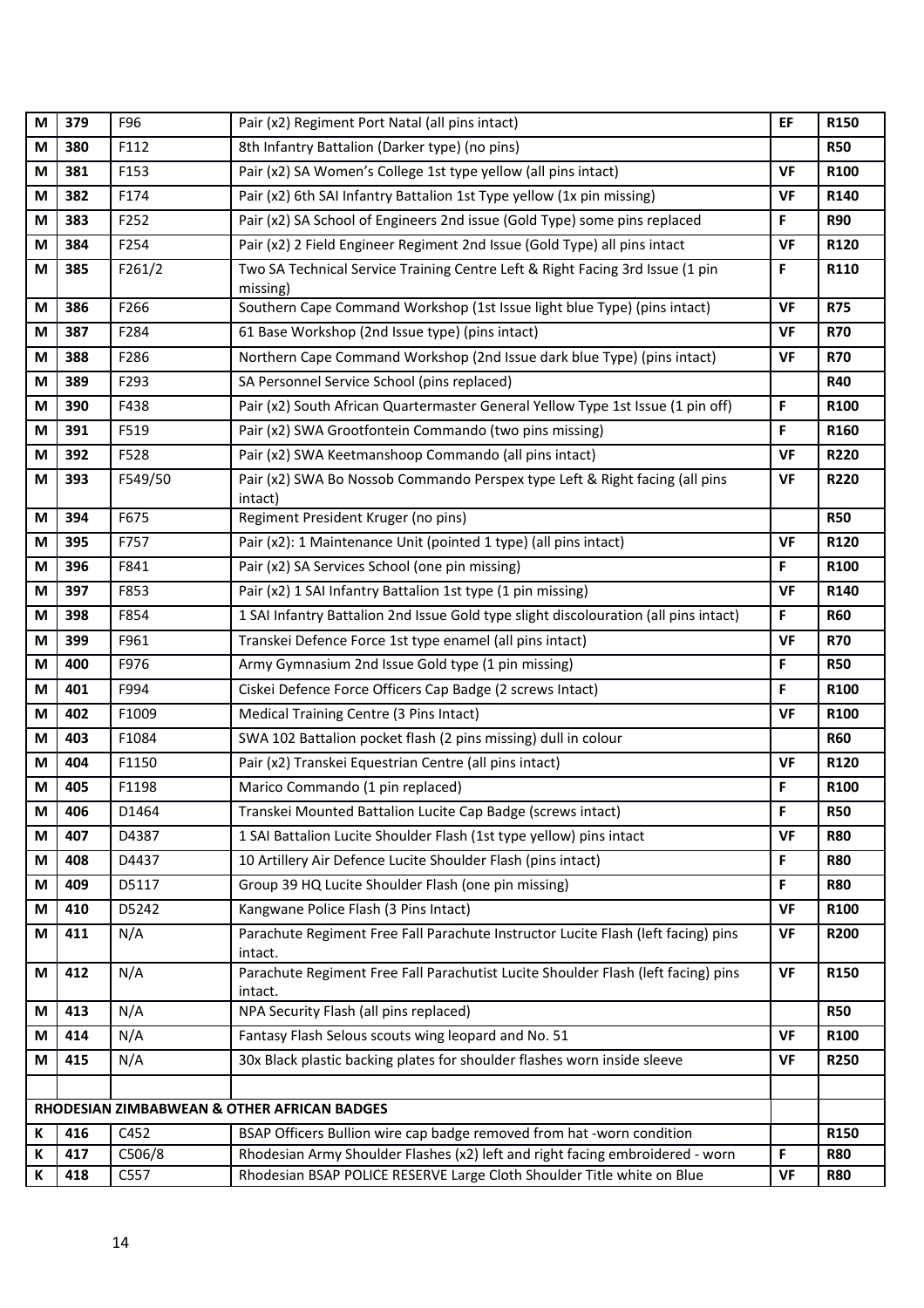| К           | 419 | C563    | 2x Rhodesian BSAP POLICE RESERVE Small Cloth Shoulder Title white on Blue two                                      | <b>VF</b> | <b>R90</b>  |
|-------------|-----|---------|--------------------------------------------------------------------------------------------------------------------|-----------|-------------|
|             |     |         | different varieties                                                                                                |           |             |
| K           | 420 | C571    | BSAP Special Reserve shoulder title large black printed on yellow - unworn                                         | <b>VF</b> | <b>R50</b>  |
| К           | 421 | C603    | Rhodesia & Nyasaland Central African Command Cloth Arm Patch's x 2 (2nd type)                                      | <b>VF</b> | R100        |
| К           | 422 | C608    | Rhodesian African Rifles Silk Cap Badge (slight tear to bottom corner as was                                       |           | <b>R300</b> |
|             |     |         | removed from hat)                                                                                                  |           |             |
| К           | 423 | C656    | Rhodesian Airforce cloth shoulder title on khaki cloth - worn                                                      | F         | <b>R70</b>  |
| К           | 424 | C658    | Rhodesian Airforce Regiment cloth shoulder title on khaki cloth - worn                                             | F         | <b>R80</b>  |
| К           | 425 |         | Duplicate                                                                                                          |           |             |
| К           | 426 | 02989   | Royal Rhodesia Regiment QC blackened cap badge worn 1957-72 (lugs intact)                                          | <b>VF</b> | <b>R50</b>  |
| К           | 427 | 02994   | Rhodesian Regiment Black Anodised Aluminium Cap Badge with red felt backing                                        | <b>VF</b> | R100        |
|             |     |         | 1972-80 (Lugs intact)                                                                                              |           |             |
| К           | 428 | 03023   | Southern Rhodesia Artillery Gilt Beret Badge (three x lugs intact)                                                 | <b>VF</b> | <b>R80</b>  |
| $\mathsf K$ | 429 | 03070   | Rhodesian Military Police Brass Cap Badge (lugs intact)                                                            | <b>VF</b> | <b>R80</b>  |
| К           | 430 | 03084   | Royal Rhodesian Air Force Anodised Al Cap Badge QC (one lug missing)                                               |           | <b>R60</b>  |
| K           | 431 | 03097   | Rhodesian African Rifles Cast White Metal Cap Badge (Kariba Copper Manufacture)                                    | <b>VF</b> | <b>R80</b>  |
|             |     |         | Cast Lugs                                                                                                          |           |             |
| К           | 432 | O3098/9 | Pair (x2) Rhodesian African Rifles Other Ranks Chromed Collar Badges (one re-                                      |           | R100        |
| $\mathsf K$ | 433 | 03151   | lugged)                                                                                                            | <b>VF</b> | <b>R80</b>  |
|             |     |         | Southern Rhodesian Staff Corps Fire Gilt right facing Collar Badge KC (lugs intact)<br>maker marked Firmin, London |           |             |
| К           | 434 | 03160   | Rhodesian Staff Corps Brass Cap Badge QC (lugs intact)                                                             | <b>VF</b> | <b>R60</b>  |
| К           | 435 | 03162   | Rhodesian General Service Gilt Anodised Aluminium Cap badge (lugs intact)                                          | <b>VF</b> | <b>R60</b>  |
| К           | 436 | 03163   | Greys Scouts Cast White metal other ranks cap badge (lugs intact) Kariba Copper                                    | <b>VF</b> | <b>R80</b>  |
| К           | 437 | 03170   | Rhodesian Light Infantry Anodised Aluminium other ranks Queens Crown collar                                        | VF        | <b>R80</b>  |
|             |     |         | badge Right Facing (lugs ok N/S)                                                                                   |           |             |
| $\mathbf K$ | 438 | 03175/6 | x2 Rhodesian Light Infantry Anodised Al Collar badges QC (Lugs NS intact)                                          | VF        | <b>R200</b> |
| К           | 439 | 03184/5 | x2 Rhodesian Light Infantry Anodised Al Collar badges (Lugs NS intact)                                             | <b>VF</b> | <b>R200</b> |
| $\mathsf K$ | 440 | 03192   | HM Prisons Chrome Cap badge QC E2R (slider maker marked Firmin)                                                    | <b>VF</b> | R150        |
| К           | 441 | 03193   | Rhodesian Prisons Service Cr & green enamel cap badge (lugs intact)                                                | VF        | R120        |
| K           | 442 | 03233   | Pair (x2) BSAP Anodised Aluminium larger Majors Rank Pips for No. 1 Dress right                                    | VF        | <b>R80</b>  |
|             |     |         | facing all lugs intact                                                                                             |           |             |
| К           | 443 | 03236   | Pair (x2) BSAP Anodised Aluminium small Majors Rank Pips for Mess Dress right                                      | <b>VF</b> | <b>R80</b>  |
|             |     |         | facing all lugs intact                                                                                             |           |             |
| $\mathsf K$ | 444 | 03242   | RSM large Cast Brass Gilt Rank Badge (single pin)                                                                  | <b>VF</b> | R150        |
| $\mathbf K$ | 445 | 03249   | Internal Affairs Blackened Cap badge (lugs intact)                                                                 | <b>VF</b> | <b>R60</b>  |
| К           | 446 | 03252   | Warrant Officer Class 2 Gilt Aluminium arm rank badge (only one lug)                                               | <b>VF</b> | <b>R50</b>  |
| К           | 447 | 03253   | Warrant Officer Class 2 Blackened Aluminium arm rank badge (only one lug)                                          | F         | <b>R50</b>  |
| К           | 448 | 03256   | Guard Force Gilt Cap Badge (lugs intact)                                                                           | VF        | <b>R80</b>  |
| К           | 449 | 03264   | BSAP Sergeant brass arm rank mess dress badge early type lugs intact                                               | VF        | <b>R50</b>  |
| К           | 450 | 03266   | Rhodesia and Nyasaland Native Dept Gilt Anodised Cap Badge (lugs bent)                                             | <b>VF</b> | <b>R60</b>  |
| К           | 451 | 03266   | Rhodesia and Nyasaland Native Dept Silver anodised Cap Badge (lugs ok)                                             | <b>VF</b> | <b>R70</b>  |
| К           | 452 | 03267   | Rhodesia Native Dept Gilt Anodised Cap Badge lugs intact                                                           | VF        | <b>R60</b>  |
| К           | 453 | 03272   | Rhodesia Pay Corps Bi-metal Cap Badge worn 1972-80 (Lugs Intact)                                                   | <b>VF</b> | <b>R70</b>  |
| К           | 454 | 03275   | Army Pay Corps Officers Bi-metal (Silver plate and gilt) Cap badge QC worn 1967-<br>72 (lugs intact)               | VF        | <b>R80</b>  |
| К           | 455 | 03285   | Army Educational Corps Bi-metal Anodised Cap badge worn 1970 - 80 (Lugs Intact)                                    | VF        | <b>R70</b>  |
| К           | 456 | 03303   | Medical Corps Gilt Anodised Aluminium Cap Badge worn 1970-80 (Lugs intact)                                         | VF        | <b>R70</b>  |
| К           | 457 | 03334   | Rhodesian Signals Bi-Metal Cap badge (two-part with bird included) lugs intact                                     | VF        | <b>R80</b>  |
| К           | 458 | O3374/5 | British South Africa Police Fire Gilt left and right collar badges (lugs intact)                                   | <b>VF</b> | <b>R50</b>  |
| К           | 459 | 03472   | Psychological Operations Chrome Cap badge (lugs intact)                                                            | VF        | R120        |
| К           | 460 | 03481   | Pair: (x2) ZRP Gilt and blue Enamel Shoulder titles (lugs intact)                                                  | <b>VF</b> | <b>R40</b>  |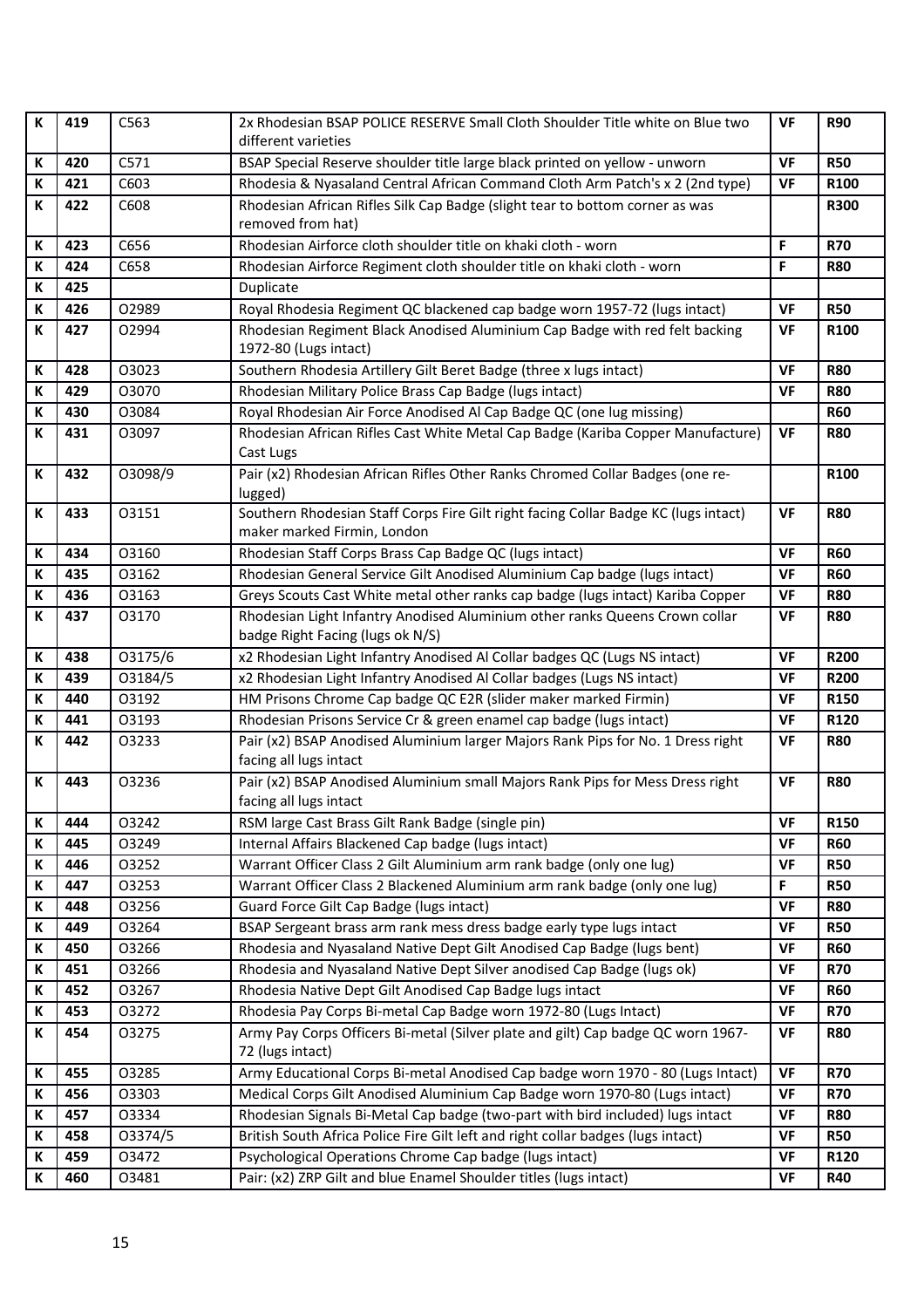| K         | 461 | 03491                                                                                                                                                                                                                            | Zimbabwe Parachute Regiment white metal cap badge Zim bird (lugs ok)                                                                                         | <b>VF</b>              | R120        |
|-----------|-----|----------------------------------------------------------------------------------------------------------------------------------------------------------------------------------------------------------------------------------|--------------------------------------------------------------------------------------------------------------------------------------------------------------|------------------------|-------------|
| К         | 462 | O3518V                                                                                                                                                                                                                           | Zimbabwe Artillery Brass Collar Badge (smaller than Owen) Lugs intact                                                                                        | <b>VF</b>              | <b>R60</b>  |
| К         | 463 | 03572                                                                                                                                                                                                                            | Northern Rhodesia Police Chrome Shoulder Titles (x2) lugs intact                                                                                             | <b>VF</b>              | <b>R50</b>  |
| К         | 464 | 03697                                                                                                                                                                                                                            | East African Army Service Corps Cast Brass Cap Badge worn 1940-54 (lugs intact)                                                                              | <b>VF</b>              | R100        |
| T         | 465 | 03707                                                                                                                                                                                                                            | Pair (x2) Kenya Defence Force Cast Brass Shoulder titles (cast lugs)                                                                                         | VF                     | <b>R50</b>  |
| T         | 466 | 03708                                                                                                                                                                                                                            | Kenya Regiment Territorial Force Brass Bap Badge worn 1937-63 (slider intact)                                                                                | <b>VF</b>              | R150        |
| T         | 467 | N/A<br>N/A                                                                                                                                                                                                                       | Kenya Police Reserve with KC Bullion Wire Blazer Badge on black backing<br>Three (x3): Rhodesian Officers Cast Bronze Rank Pips to a captain (made by Kariba | <b>VF</b><br><b>VF</b> | R100        |
| N         | 468 |                                                                                                                                                                                                                                  | Copper all left facing (cast lugs intact)                                                                                                                    |                        | <b>R60</b>  |
| N         | 469 | N/A                                                                                                                                                                                                                              | Pair (x2) Anodised Rank Pips for a 2nd Lieutenant with navy felt backing left & right<br>facing large size (all lugs intact).                                | <b>VF</b>              | <b>R50</b>  |
| N         | 470 | N/A                                                                                                                                                                                                                              | Anodised Al Gilt Rank Pips for a 2nd Lieutenant with (x2) left right facing small size<br>(all lugs intact).                                                 | <b>VF</b>              | <b>R50</b>  |
|           |     |                                                                                                                                                                                                                                  |                                                                                                                                                              |                        |             |
|           |     | <b>BRITISH BADGES</b>                                                                                                                                                                                                            |                                                                                                                                                              |                        |             |
| M         | 471 | N/A                                                                                                                                                                                                                              | British Yorkshire Light Infantry Regiment Brass Helmet Plate Queen Victoria Crown<br>(lugs intact) general wear and tear for age                             | F                      | <b>R300</b> |
| M         | 472 | N/A                                                                                                                                                                                                                              | British Army Airborne Ordinance Bullion Wire QC Blazer Badge on black                                                                                        | <b>VF</b>              | R120        |
| M         | 473 | N/A                                                                                                                                                                                                                              | South Staffordshire Brass Shoulder title (lugs intact)                                                                                                       | <b>VF</b>              | <b>R40</b>  |
| М         | 474 | N/A                                                                                                                                                                                                                              | Lincolnshire Regiment Bi-metal cap badge WW1 Era (lugs intact)                                                                                               | <b>VF</b>              | <b>R50</b>  |
| M         | 475 | N/A                                                                                                                                                                                                                              | Royal Artillery Brass Cap Badge KC fixed wheel type (slider intact)                                                                                          | VF                     | <b>R50</b>  |
| М         | 476 | N/A                                                                                                                                                                                                                              | Royal Engineers Brass Cap Badge KC (slider intact)                                                                                                           | <b>VF</b>              | <b>R40</b>  |
| М         | 477 | N/A                                                                                                                                                                                                                              | The Lifeguards Gilt Anodised Aluminium Cap Badge QC (lugs intact)                                                                                            | <b>VF</b>              | <b>R60</b>  |
| М         | 478 | N/A                                                                                                                                                                                                                              | British Parachute Regiment Ag Anodised Al Cap Badge (pins intact)                                                                                            | <b>VF</b>              | <b>R60</b>  |
| М         | 479 | N/A                                                                                                                                                                                                                              | British Army Ordinance Corps Brass Cap Badge (slider intact)                                                                                                 | <b>VF</b>              | <b>R40</b>  |
| M         | 480 | N/A                                                                                                                                                                                                                              | Kings Royal Hussars Gilt Cap Badge (slider intact)                                                                                                           | <b>VF</b>              | R100        |
| М         | 481 | N/A                                                                                                                                                                                                                              | Somerset Light Infantry White Metal Cap Badge (lugs intact)                                                                                                  | <b>VF</b>              | <b>R70</b>  |
| М         | 482 | N/A                                                                                                                                                                                                                              | Auxiliary Territorial Service (Women's) Brass Cap Badge (lugs intact)                                                                                        | <b>VF</b>              | <b>R50</b>  |
| M         | 483 | N/A                                                                                                                                                                                                                              | The Royal Sussex Regiment Bi-metal Cap badge (slider intact)                                                                                                 | VF                     | <b>R50</b>  |
| М         | 484 | N/A                                                                                                                                                                                                                              | The Royal Marine Brass Cap Badge (lugs intact)                                                                                                               | <b>VF</b>              | <b>R80</b>  |
| M         | 485 | N/A                                                                                                                                                                                                                              | Middlesex Regiment Early Brass Cap badge with QVC (re-lugged)                                                                                                | F                      | <b>R80</b>  |
| Τ         | 486 |                                                                                                                                                                                                                                  | Victorian Naval Brass Belt Buckle QVC above anchor both sides complete                                                                                       | <b>VF</b>              | R100        |
| М         | 487 | with stock code attached.                                                                                                                                                                                                        | Bullion Wire Regimental Sergeant Major Arm Rank badge. Handmade large size new in packet of issue                                                            | <b>VF</b>              | <b>R300</b> |
|           |     |                                                                                                                                                                                                                                  |                                                                                                                                                              |                        |             |
|           |     | <b>BRITISH RE-STRIKE COPY BADGES</b>                                                                                                                                                                                             |                                                                                                                                                              |                        |             |
| N         | 488 | Modern reproduction of 24th Regiment of Foot Victorian Gilt Glengarry Badge (Rorke's Drift). Lugs<br>intact. Also, a pair of matching gilt reproduction collars left and right facing Lugs intact. Ideal for the<br>re-enactors. |                                                                                                                                                              |                        | <b>R500</b> |
| ${\sf N}$ | 489 | 24th Regiment of Foot Gilt Helmet Plate (REPRODUCTION for re-enactors) Zulu War period (lugs<br>intact)                                                                                                                          |                                                                                                                                                              |                        | R400        |
| N         | 490 |                                                                                                                                                                                                                                  | Popski's Private Army white metal cap modern copy badge brass slider complete. As new                                                                        | <b>VF</b>              | <b>R200</b> |
| N         | 491 | British Commando SS with dagger white metal cap modern copy as new lugs intact.                                                                                                                                                  |                                                                                                                                                              |                        | <b>R200</b> |
| N         | 492 | VF<br>Royal Irish Rifles Chromed Cap badge modern reproduction of KC badge (lugs intact)<br><b>VF</b>                                                                                                                            |                                                                                                                                                              |                        | <b>R200</b> |
| N         | 493 | British Commando Force WW2 copy blackened cap badge modern copy as new slider intact.                                                                                                                                            |                                                                                                                                                              |                        | <b>R200</b> |
| N         | 494 | VF<br>British Commando brass knuckle duster and knife copy badge modern copy as new lugs intact.                                                                                                                                 |                                                                                                                                                              |                        | <b>R200</b> |
|           |     |                                                                                                                                                                                                                                  |                                                                                                                                                              | VF                     |             |
|           |     |                                                                                                                                                                                                                                  |                                                                                                                                                              |                        |             |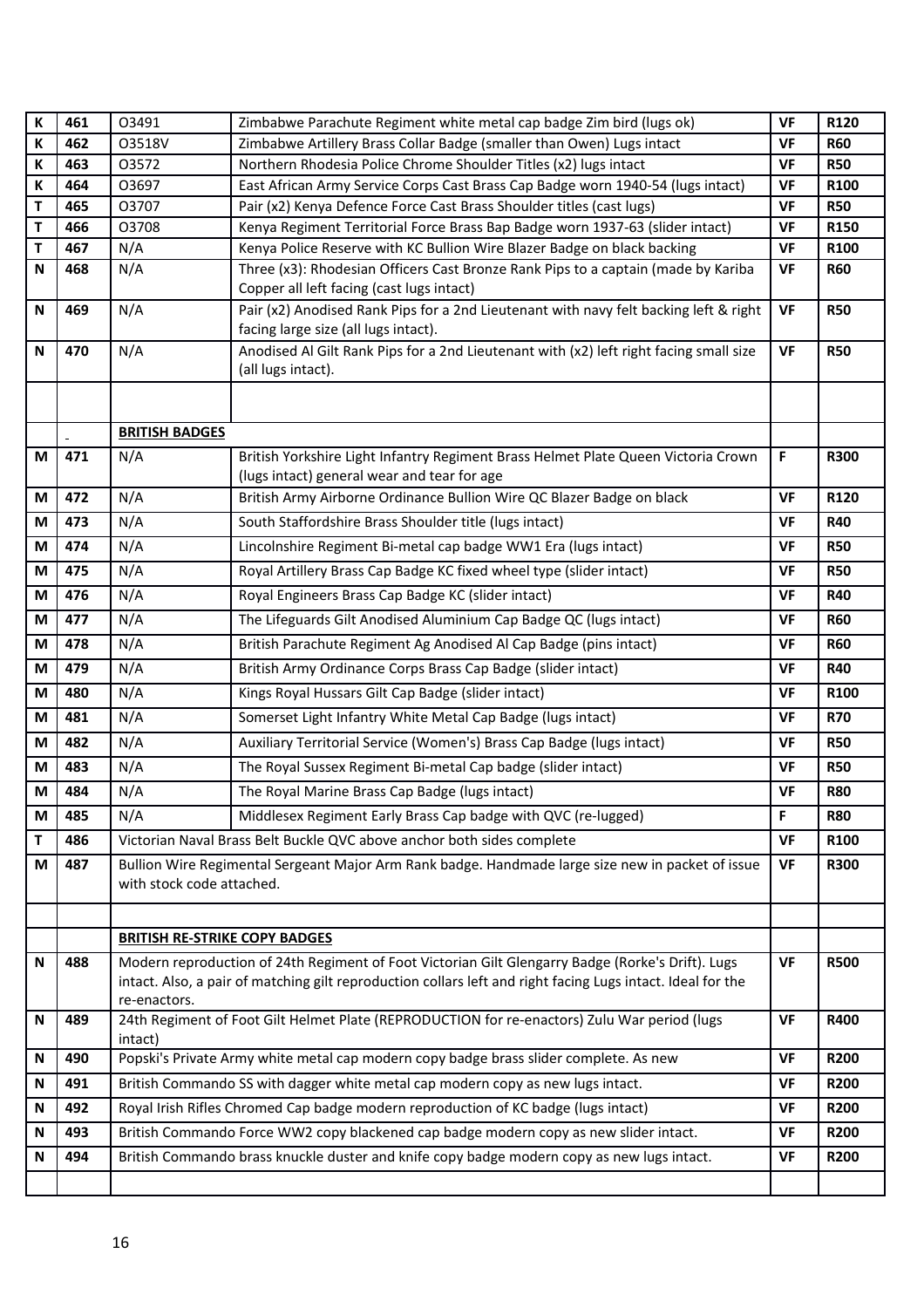|                                   |     | <b>GERMAN COPY BADGES - MOSTLY MODERN CASTINGS Sold 'as-found'</b>                                                                                                                                                                                                                            |             |                    |
|-----------------------------------|-----|-----------------------------------------------------------------------------------------------------------------------------------------------------------------------------------------------------------------------------------------------------------------------------------------------|-------------|--------------------|
| ${\sf N}$                         | 495 | West German Badge of the Order 1st Class - large Gold rimmed 2-piece badge with swastika in centre.                                                                                                                                                                                           |             | <b>R800</b>        |
|                                   |     | Brooch pin intact. As New                                                                                                                                                                                                                                                                     |             |                    |
| N                                 | 496 | West German Badge of the Order 2nd Class - large Silver rimmed 2-piece badge with swastika in<br>centre. Brooch pin intact. As New                                                                                                                                                            |             | <b>R700</b>        |
| N                                 | 497 | 3rd Reich Geheime staatspolizei brass badge with M/10/86 embossed on the bottom. Unnamed on                                                                                                                                                                                                   | F           | <b>R300</b>        |
|                                   |     | back.                                                                                                                                                                                                                                                                                         | $\mathsf F$ |                    |
| ${\sf N}$                         | 498 | Luftwaffe bi-metal pilots' badge white metal casting signs of wear and brooch pin intact                                                                                                                                                                                                      |             | <b>R300</b>        |
| N                                 | 499 | Infantry Assault badge in bronze for motorised & mechanical units signs of wear brooch pin attached.                                                                                                                                                                                          |             | <b>R300</b>        |
| N                                 | 500 | Duplicate                                                                                                                                                                                                                                                                                     |             |                    |
| N                                 | 501 | General Assault badge issued to Waffen-SS & members who did not qualify for the Air Assault badge.<br>White metal badge in worn condition with brooch pin intact.                                                                                                                             |             | <b>R300</b>        |
| ${\sf N}$                         | 502 | Panzer Assault badge in silver wash. New condition with brooch pin intact.                                                                                                                                                                                                                    |             | <b>R400</b>        |
| N                                 | 503 | Paratroopers badge in white metal for completing 6-jumps worn condition brooch pin intact.                                                                                                                                                                                                    |             | <b>R300</b>        |
| N                                 | 504 | U-Boat Kriegsmarine 5-feather type white metal badge worn condition brooch pin intact.                                                                                                                                                                                                        |             | <b>R300</b>        |
| ${\sf N}$                         | 505 | 50 Year DJ NAZI Hunting Association Commemorative silver & enamel badge (brooch pin)                                                                                                                                                                                                          | EF          | <b>R800</b>        |
|                                   |     |                                                                                                                                                                                                                                                                                               |             |                    |
|                                   |     | <b>MUGS &amp; TANKARDS</b>                                                                                                                                                                                                                                                                    |             |                    |
| М                                 | 506 | Royal Rhodesia Regiment Brown Ceramic A Coy DRRR INTAKE 97 (No maker mark)                                                                                                                                                                                                                    | EF          | R150               |
| M                                 | 507 | GAC / Mundy's Folly with Zim Bird White Ceramic (Made by Norbel Potteries Pvt Ltd)                                                                                                                                                                                                            | EF          | R120               |
| M                                 | 508 | Operation Hurricane Mount Darwin Support Unit PATU 1977 With BSAP Lion and footprint white<br>ceramic Beer Mug (no maker mark)                                                                                                                                                                | EF          | R150               |
| M                                 | 509 | Rhodesian Army Pay Corps with Cap Badge Emblem Named to SGT McEvoy D white ceramic Beer Mug<br>(no maker mark)                                                                                                                                                                                | <b>VF</b>   | R100               |
| M                                 | 510 | Fothergill Island Kariba Beige Ceramic Beer Mug Made by Willsgrove Pottery (minor chip on bottom)                                                                                                                                                                                             | F           | R100               |
| M                                 | 511 | BSA POLICE regimental Association White ceramic Beer mug with Lion emblem (maker Hugenot<br>Royale - Fine China)                                                                                                                                                                              | <b>VF</b>   | R150               |
| M                                 | 512 | Pewter Tankard engraved to SGT P N SPENCER WO's and Sgts Mess KGVI Barracks January 1977                                                                                                                                                                                                      | $\mathsf F$ | R150               |
| M                                 | 513 | Large Grey 35 Pint Ceramic Beer Mug With Numerous Logos to RLi - Including Mortar Troop, Support<br>Commando, 42 Assault Pioneer, Anti-Tank Troop (no maker name)                                                                                                                             |             | R <sub>1</sub> 000 |
| M                                 | 514 | Large Beige35 Pint Ceramic Beer Mug with Logos for the Selous Scouts, Rli and Greys Scouts (no<br>maker name) handle cracked and repaired (all piece's present).                                                                                                                              | $\mathsf F$ | <b>R700</b>        |
|                                   |     |                                                                                                                                                                                                                                                                                               |             |                    |
| <b>GENERAL ITEMS</b><br><b>VF</b> |     |                                                                                                                                                                                                                                                                                               |             |                    |
| К                                 | 515 | 1 Rhodesian Special Air Service Regiment Wall Hanging Carpet with Winged Who Dares Wins Emblem<br>- Hand Made by women in Rhodesia as a part of the war effort. 1 & 2 Squadrons formed in Rhodesia<br>from the earlier C Squadron formed in Malaya. Good Condition for Age 550mmW x 750mm Ht. |             | R1 100             |
| К                                 | 516 | South African Medics Screen-printed Flag. Double sided Made by Monograms Size: 90cm x 60cm<br>Dated 1993 Worn and flown condition.                                                                                                                                                            |             | <b>R500</b>        |
| К                                 | 517 | Rhodesian Light Infantry Wall Hanging Carpet with bugle Emblem - Hand Made by women in Rhodesia<br>as a part of the war effort. Fair condition for Age large size 1200mmW x 700mm Ht.                                                                                                         | F           | <b>R800</b>        |